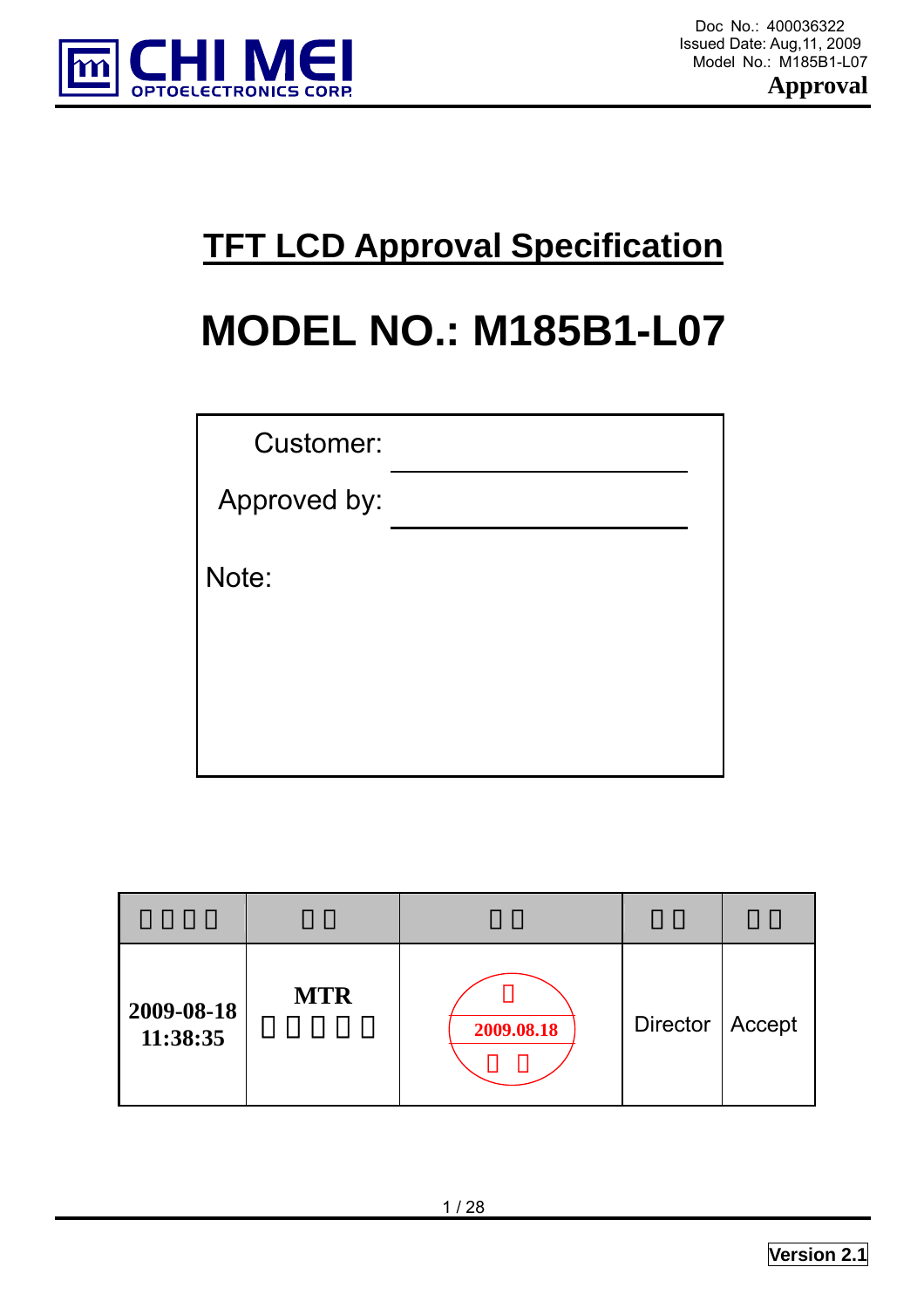

# - CONTENTS -

| 1.1 OVERVIEW<br><b>1.2 FEATURES</b><br>1.3 APPLICATION<br>1.4 GENERAL SPECIFICATIONS<br>1.5 MECHANICAL SPECIFICATIONS                                                                              |     |
|----------------------------------------------------------------------------------------------------------------------------------------------------------------------------------------------------|-----|
| 2.1 ABSOLUTE RATINGS OF ENVIRONMENT<br>2.2 ELECTRICAL ABSOLUTE RATINGS<br>2.2.1 TFT LCD MODULE<br>2.2.2 BACKLIGHT UNIT                                                                             |     |
| 3.1 TFT LCD MODULE<br>3.2 Vcc Power Dip Condition:<br>3.3 BACKLIGHT UNIT                                                                                                                           |     |
| 4.1 TFT LCD MODULE<br><b>4.2 BACKLIGHT UNIT</b>                                                                                                                                                    |     |
| 5.1 TFT LCD MODULE<br>5.2 LVDS DATA MAPPING TABLE<br>5.3 BACKLIGHT UNIT<br>5.4 COLOR DATA INPUT ASSIGNMENT                                                                                         |     |
| 6.1 INPUT SIGNAL TIMING SPECIFICATIONS<br>6.2 POWER ON/OFF SEQUENCE                                                                                                                                |     |
| 7.1 TEST CONDITIONS<br>7.2 OPTICAL SPECIFICATIONS                                                                                                                                                  |     |
| 8.1 PACKING SPECIFICATIONS<br>8.2 PACKING METHOD                                                                                                                                                   |     |
| 9.1 CMO MODULE LABEL                                                                                                                                                                               | -23 |
|                                                                                                                                                                                                    | 24  |
| <b>11. PRECAUTIONS</b><br>11.1 ASSEMBLY AND HANDLING PRECAUTIONS<br>11.2 SAFETY PRECAUTIONS<br><b>11.3 SAFETY STANDARDS</b><br>11.4 STORAGE<br>11.5 OPERATION CONDITION GUIDE<br><b>11.6 OTHER</b> | 25  |
|                                                                                                                                                                                                    |     |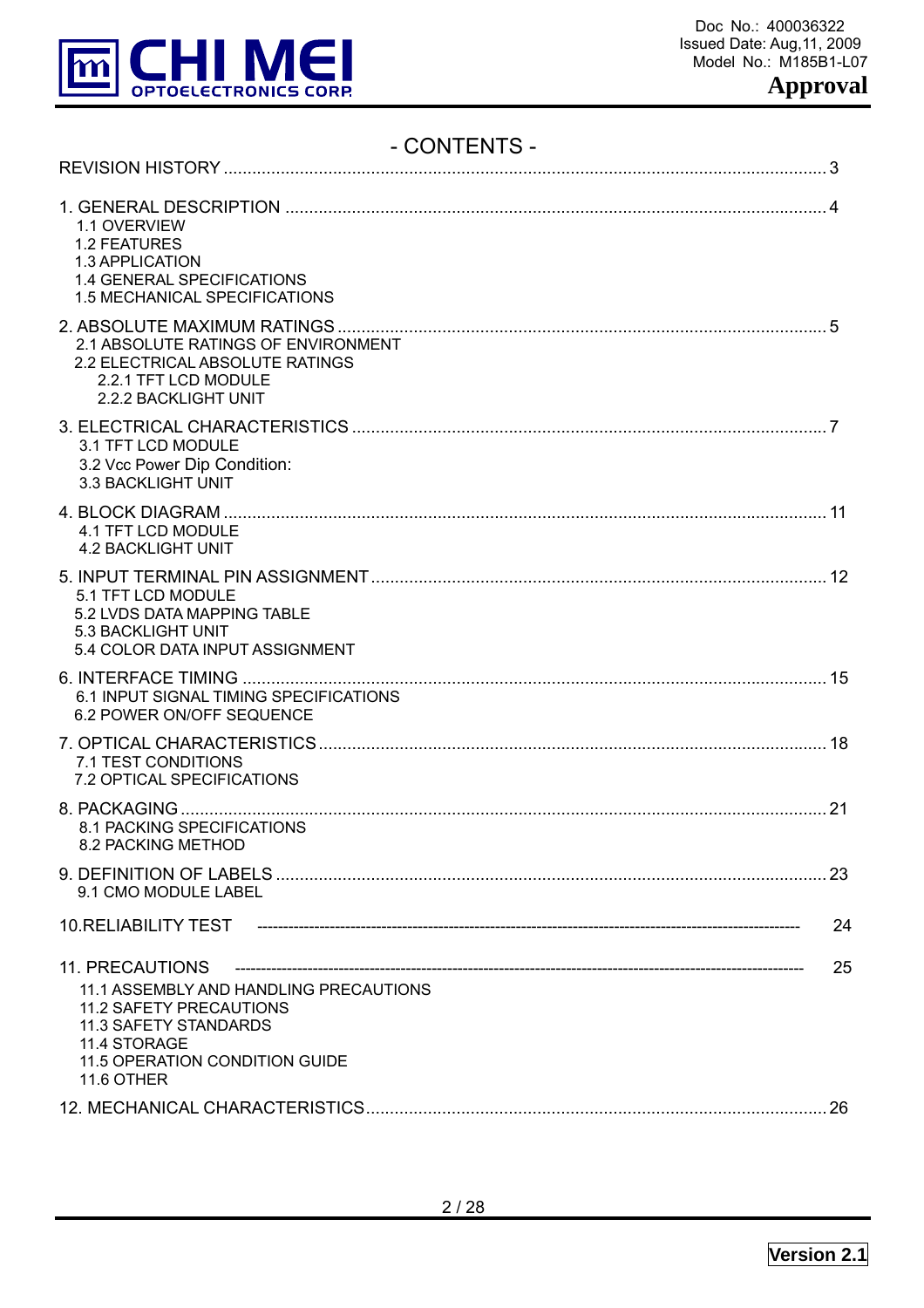

# **REVISION HISTORY**

| <b>Version</b>            | <b>Date</b>                  | <b>Section</b>                  | <b>Description</b>                                                                                                                                                                                                                    |
|---------------------------|------------------------------|---------------------------------|---------------------------------------------------------------------------------------------------------------------------------------------------------------------------------------------------------------------------------------|
| <b>Ver 2.0</b><br>Ver 2.1 | Jul, 01, 09'<br>Aug, 11, 09' | 3.1<br>3.3<br>$6.1\,$<br>$12\,$ | M185B1-L07 Approval specification was first issued.<br>Revised TFT LCD Module-Ripple Voltage<br>Revised Backlight Unit-Lamp Current<br>Revised Input Signal Timing Specifications<br>Revised Mechanical Characteristics-Drawing Notes |
|                           |                              |                                 |                                                                                                                                                                                                                                       |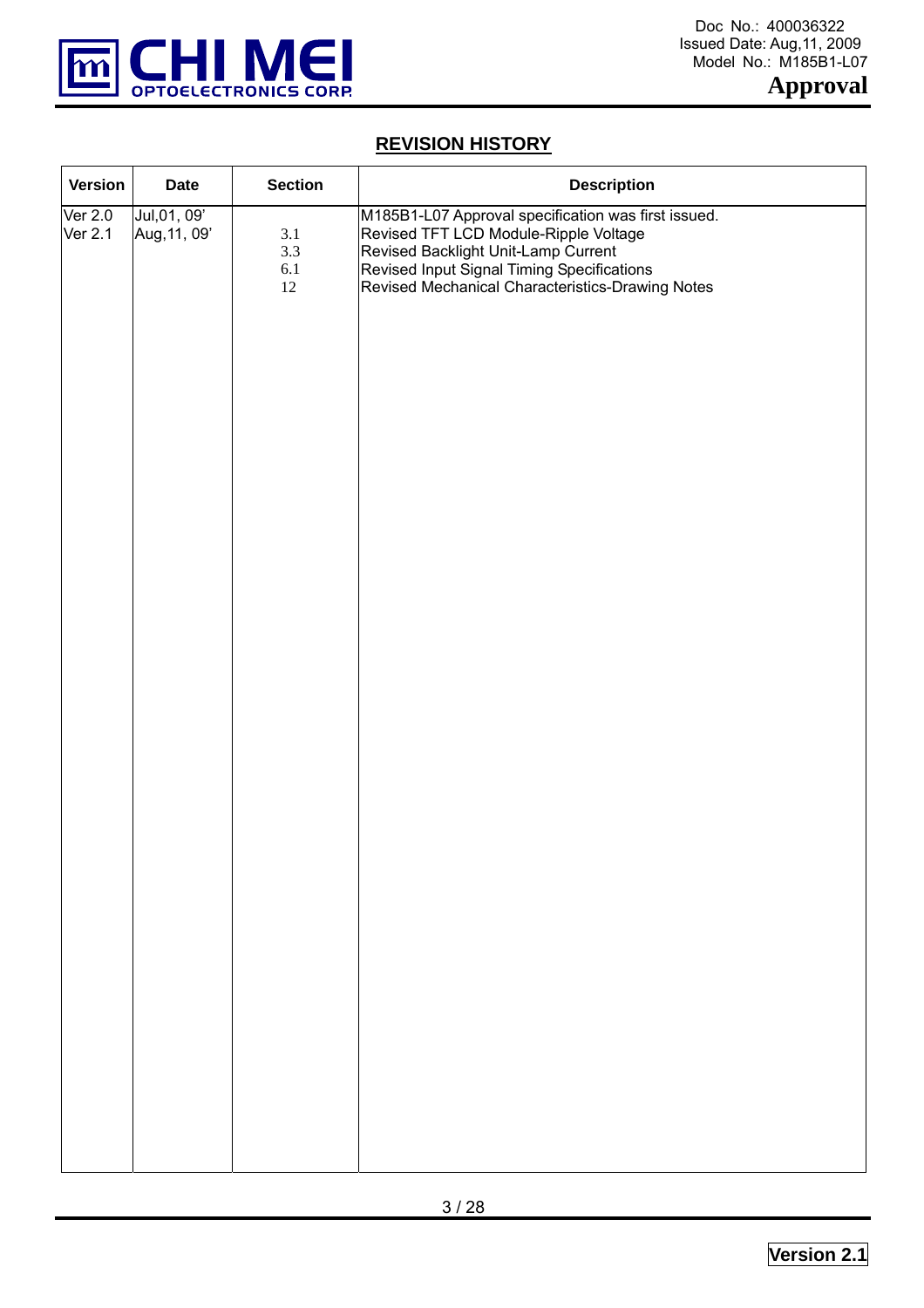

# 1. GENERAL DESCRIPTION

# 1.1 OVERVIEW

 M185B1-L07 is a 18.5" TFT Liquid Crystal Display module with 2 CCFL Backlight unit and 30pin 1ch-LVDS interface. This module supports 1366 x 768 WXGA mode and can display up to 16.7M colors. The inverter module for Backlight is not built in.

# 1.2 FEATURES

- Contrast ratio 700:1
- Response time 5ms.
- Brightness 200nits
- Color saturation NTSC 72%.
- WXGA (1366 x 768 pixels) resolution.
- DE (Data Enable) only mode.
- LVDS (Low Voltage Differential Signaling) interface.
- RoHS compliance.

#### 1.3 APPLICATION

- TFT LCD Monitor

#### 1.4 GENERAL SPECIFICATI0NS

| Item                            | Specification                         | Unit                         | <b>Note</b> |
|---------------------------------|---------------------------------------|------------------------------|-------------|
| <b>Active Area</b>              | 409.8 (H) × 230.4(V) (18.5" diagonal) | mm                           | (1)         |
| <b>Bezel Opening Area</b>       | 413.4(H) x 234 (V)                    | mm                           |             |
| <b>Driver Element</b>           | a-Si TFT active matrix                |                              |             |
| <b>Pixel Number</b>             | 1366 x R.G.B. x 768                   | pixel                        |             |
| <b>Pixel Pitch</b>              | $0.3$ (H) x $0.3$ (V)                 | mm                           |             |
| Pixel Arrangement               | RGB vertical stripe                   |                              |             |
| <b>Display Colors</b>           | 16.7M                                 | color                        |             |
| <b>Transmissive Mode</b>        | Normally White                        | $\qquad \qquad \blacksquare$ |             |
| <b>Surface Treatment</b>        | Glare type, 3H hard coating           |                              |             |
| <b>Module Power Consumption</b> | 15.21                                 | Watt                         | (2)         |

## 1.5 MECHANICAL SPECIFICATIONS

|             | Item          | Min.                     | Typ.   | Max.   | Unit | <b>Note</b> |
|-------------|---------------|--------------------------|--------|--------|------|-------------|
|             | Horizontal(H) | 429.87                   | 430.37 | 430.87 | mm   |             |
| Module Size | Vertical(V)   | 254.1                    | 254.6  | 255.1  | mm   |             |
|             | Depth(D)      | 9.8                      | 10.5   |        | mm   |             |
|             | Weight        | $\overline{\phantom{0}}$ | 1430   | 1480   |      |             |

Note (1) Please refer to the attached drawings for more information of front and back outline dimensions.

Note (2) Please refer to sec. 3.1 & 3.2 in this document for more information of power consumption.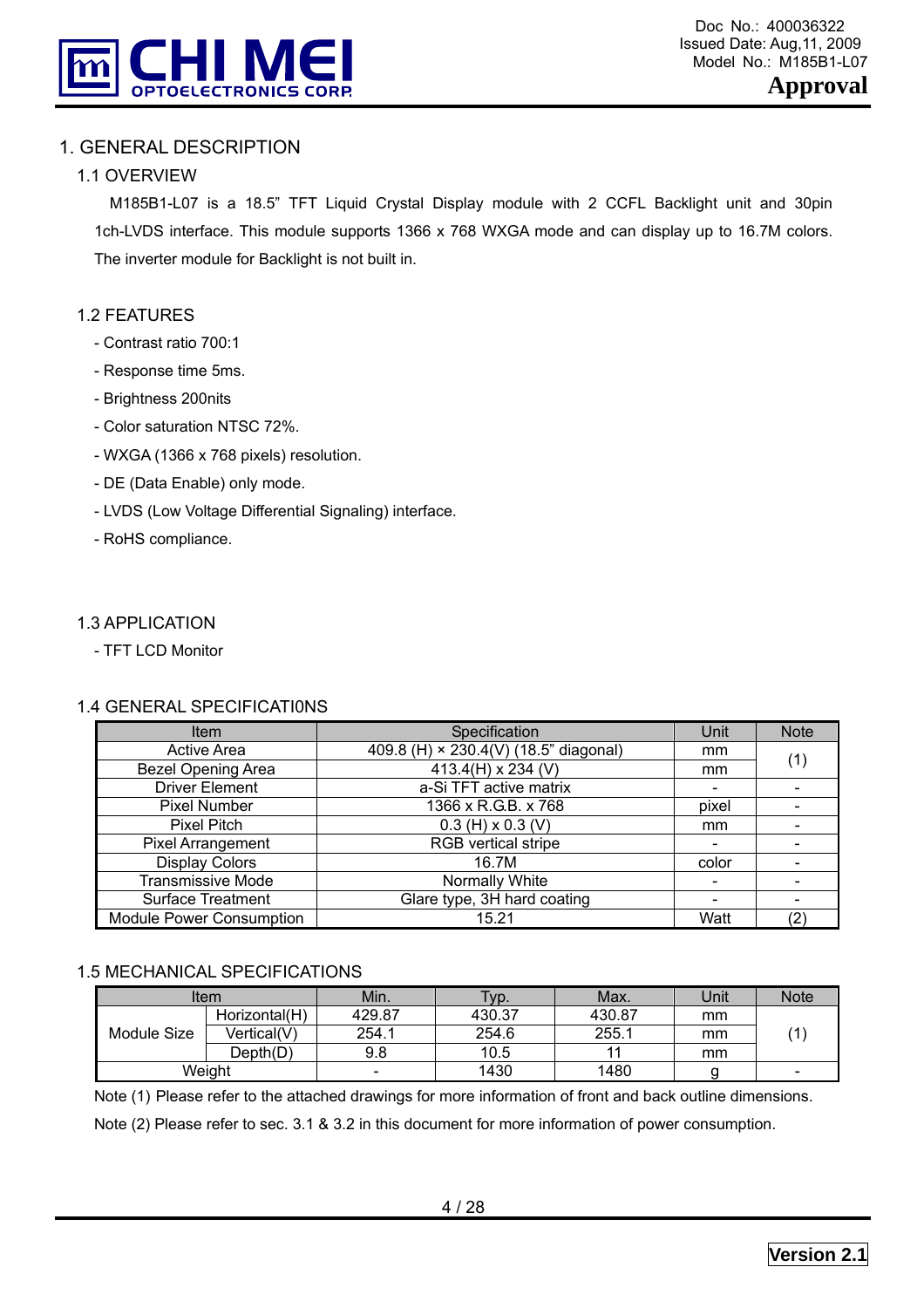

# 2. ABSOLUTE MAXIMUM RATINGS

#### 2.1 ABSOLUTE RATINGS OF ENVIRONMENT

| Item                                 | Symbol    | Value | Unit | <b>Note</b> |               |  |
|--------------------------------------|-----------|-------|------|-------------|---------------|--|
|                                      |           | Min.  | Max. |             |               |  |
| Storage Temperature                  | <b>ST</b> | -20   | 60   | $\sim$      |               |  |
| <b>Operating Ambient Temperature</b> | l OP      |       | 50   | $\sim$      |               |  |
| Shock (Non-Operating)                | ONOP      |       | 50   |             | (3), (5)      |  |
| Vibration (Non-Operating)            | V NOP     |       |      |             | $(4)$ ,<br>(5 |  |

Note (1) Temperature and relative humidity range is shown in the figure below.

(a) 90 %RH Max. (Ta  $40 °C$ ).

(b) Wet-bulb temperature should be 39 °C Max. (Ta > 40 °C).

(c) No condensation.

Note (2) The temperature of panel display surface area should be 0 °C Min. and 60 °C Max.



Note (3) 50G,11ms, half sine wave, 1 time for  $\pm X$ ,  $\pm Y$ ,  $\pm Z$ .

Note (4) 10 ~ 300 Hz, 10min/cycle, 3 cycles each X, Y, Z.

Note (5) At testing Vibration and Shock, the fixture in holding the module has to be hard and rigid enough so that the module would not be twisted or bent by the fixture.

The fixing condition is shown as below:

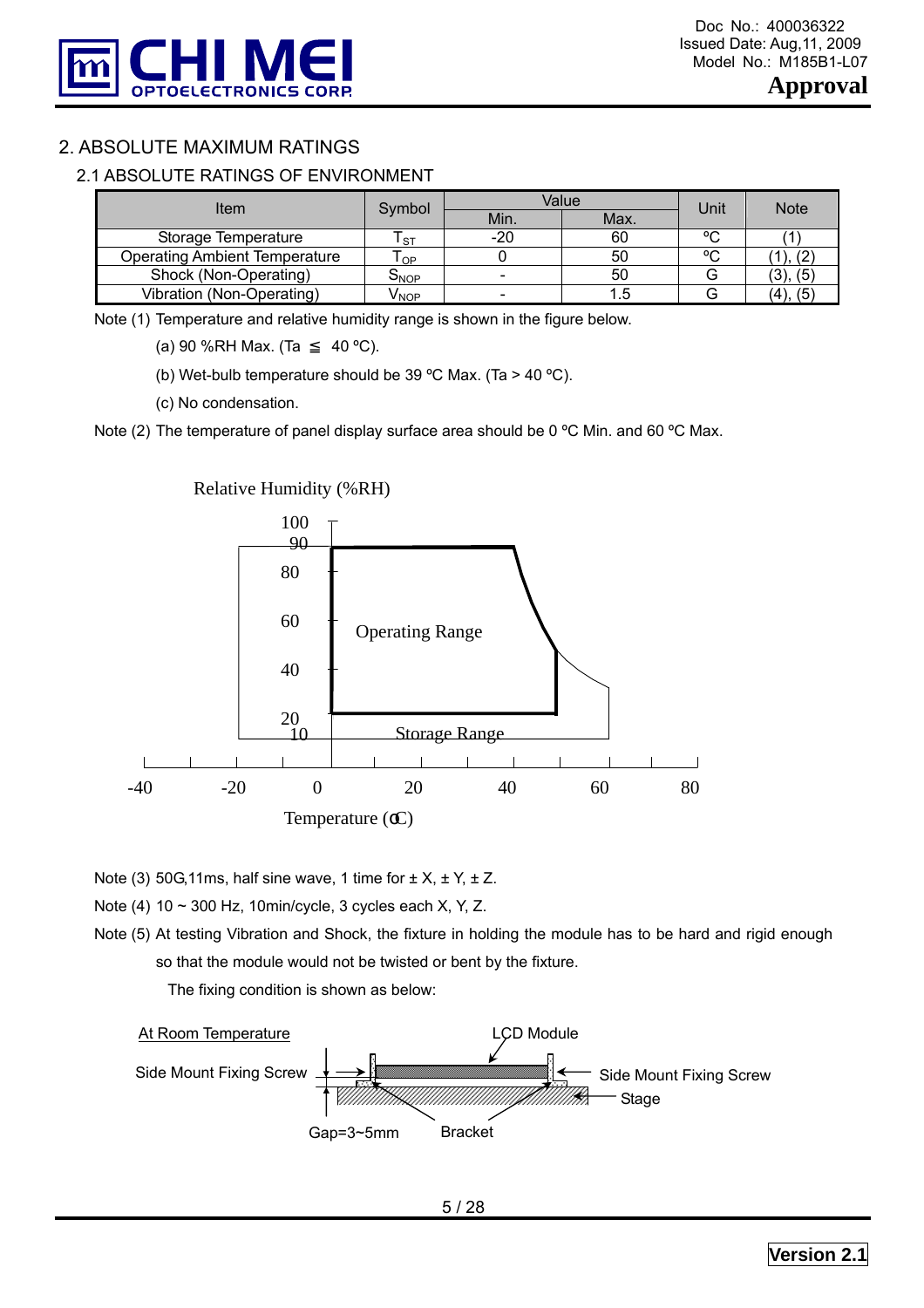

#### 2.2 ELECTRICAL ABSOLUTE RATINGS

#### 2.2.1 TFT LCD MODULE

| ltem                 | Symbol |             | Value         | Unit | Note |
|----------------------|--------|-------------|---------------|------|------|
|                      |        | Min.        | Max.          |      |      |
| Power Supply Voltage | Vcc    | $-0.3$      | +6.0          |      |      |
| Logic Input Voltage  | Vlogic | ∩ ว<br>ن.∪- | –<br><u>.</u> |      |      |

#### 2.2.2 BACKLIGHT UNIT

| Item           | Symbol |                          | Value | Unit              | <b>Note</b>                      |
|----------------|--------|--------------------------|-------|-------------------|----------------------------------|
|                |        | Min.                     | Max.  |                   |                                  |
| Lamp Voltage   |        | $\overline{\phantom{0}}$ | 2.5K  | V RMS             | (2), I <sub>1</sub><br>$= 8.0mA$ |
| Lamp Current   |        | 2.0                      | 8.0   | mA <sub>RMS</sub> |                                  |
| Lamp Frequency |        | 40                       | 80    | KHz               | (1), (2)                         |

Note (1) Permanent damage to the device may occur if maximum values are exceeded. Function operation

should be restricted to the conditions described under Normal Operating Conditions.

Note (2) Specified values are for lamp (Refer to 3.2 for further information).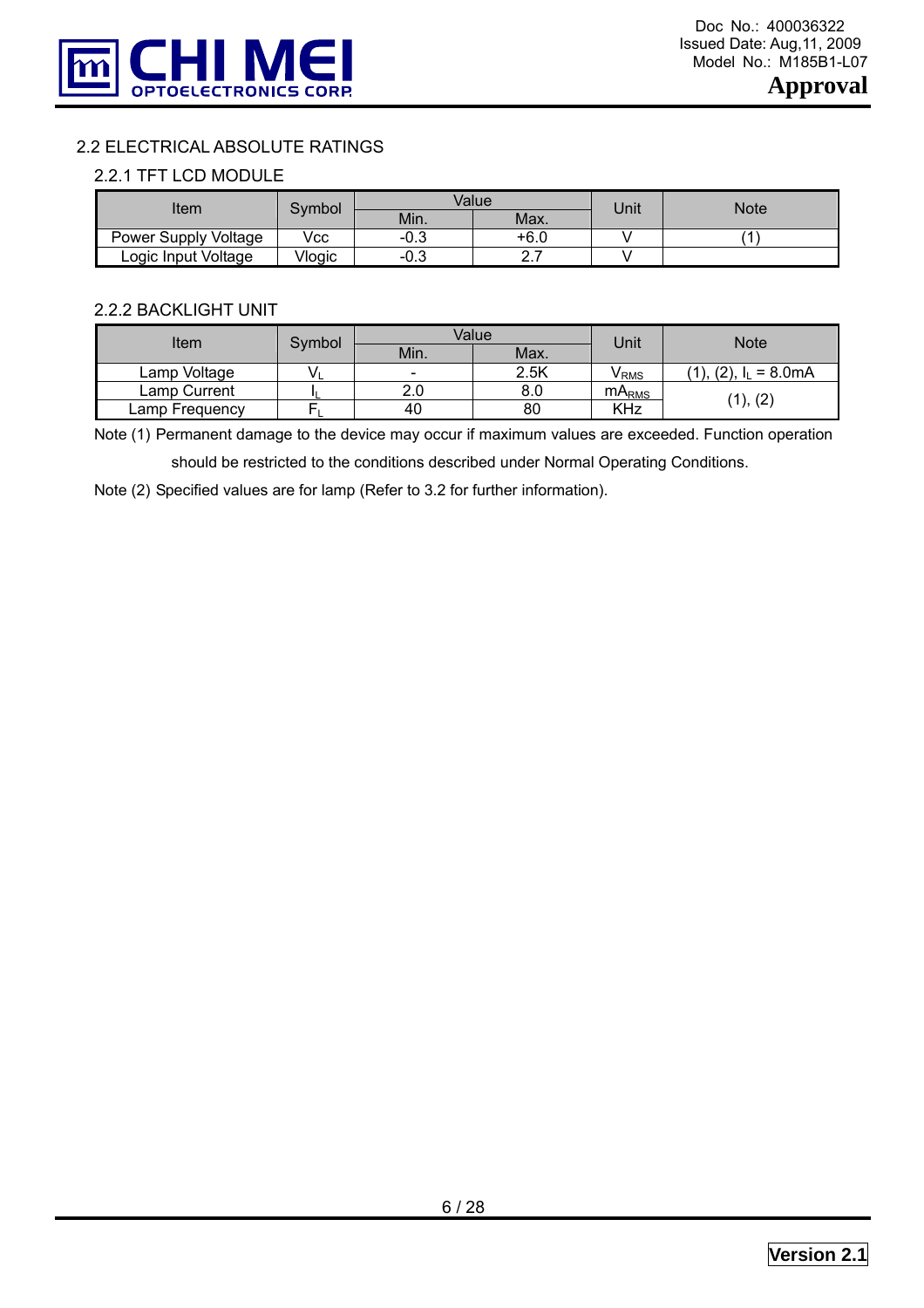

# 3. ELECTRICAL CHARACTERISTICS

#### 3.1 TFT LCD MODULE

| ıа | $25 +$ |  |  | $\pm 2$ ° |
|----|--------|--|--|-----------|
|----|--------|--|--|-----------|

| Parameter                                 |                        | Symbol                     |      | Value | Unit | <b>Note</b> |         |
|-------------------------------------------|------------------------|----------------------------|------|-------|------|-------------|---------|
|                                           |                        | Min.                       | Typ. | Max.  |      |             |         |
| Power Supply Voltage                      |                        | Vcc                        | 4.5  | 5.0   | 5.5  |             |         |
| Ripple Voltage                            |                        | $\mathsf{V}_{\mathsf{RP}}$ |      |       | 300  | mV          |         |
| Power on Rush Current                     |                        | <b>IRUSH</b>               |      |       | 3    | A           | (2)     |
|                                           | White                  |                            |      | 0.44  | 0.6  | A           | (3)a    |
| Power Supply Current                      | <b>Black</b>           | lcc                        |      | 0.59  | 0.9  | A           | $(3)$ b |
|                                           | <b>Vertical Stripe</b> |                            |      | 0.61  | 0.9  | A           | (3)c    |
| Power Consumption(without Backlight Unit) |                        | PLCD                       |      | 3.05  | 4.5  | Watt        | (4)     |
| LVDS differential input voltage           |                        | Vid                        | 100  |       | 600  | mV          |         |
| LVDS common input voltage                 |                        | Vic                        |      | 1.2   |      | V           |         |
| Logic High Input Voltage                  |                        | VIH                        | 2.0  |       | 2.7  |             |         |
| Logic Low Input Voltage                   |                        | <b>VIL</b>                 |      |       | 0.5  |             |         |

Note (1) The module should be always operated within above ranges.

Note (2) Power on rush current Measurement Conditions:



#### **Vcc rising time is 470**µ**s**

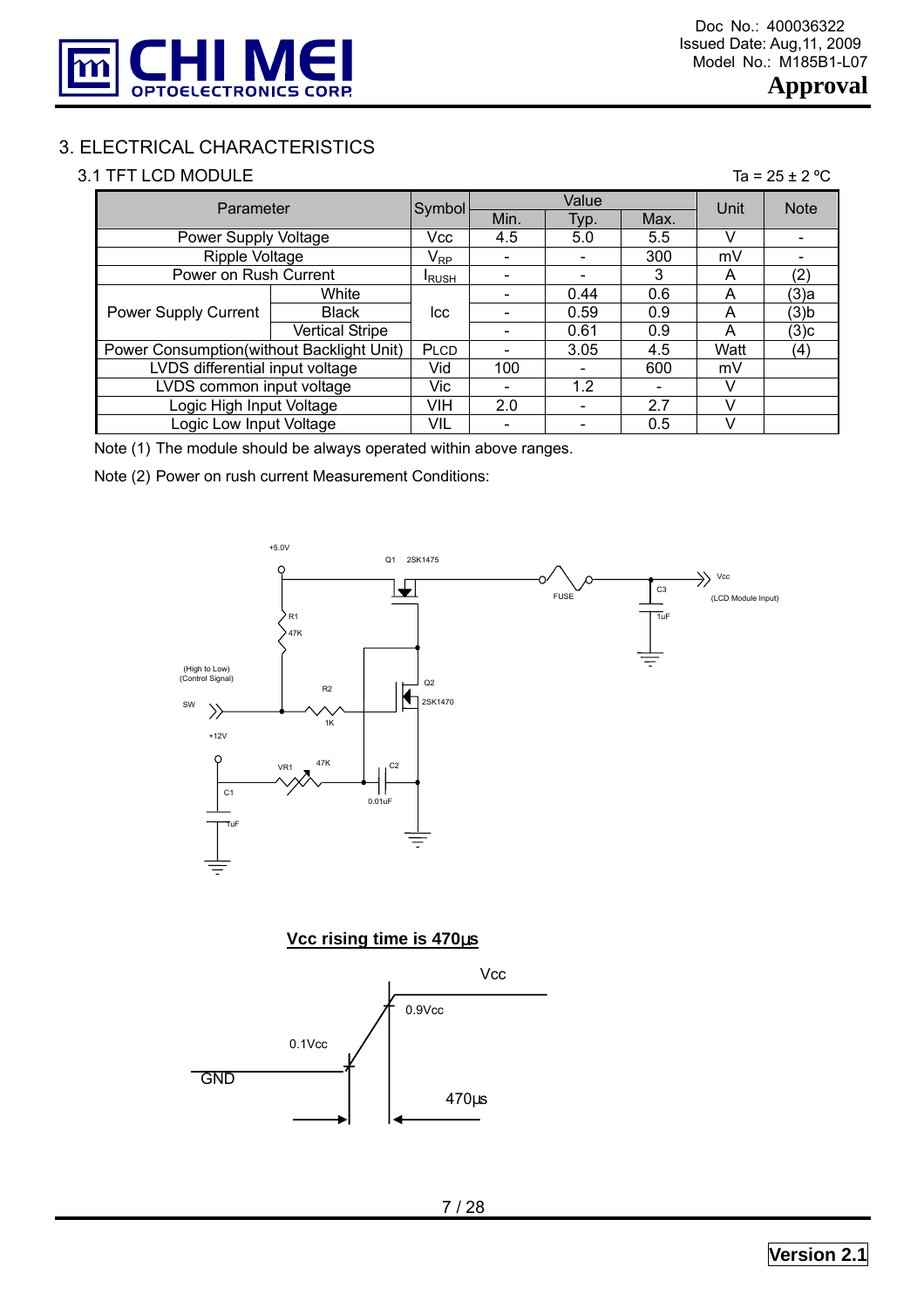

Note (3) The specified power supply current is under the conditions at Vcc = 5.0 V, Ta = 25 ± 2 °C,  $f_v$  = 60 Hz, whereas a power dissipation check pattern below is displayed.



Note (4) The power consumption is specified at the pattern with the maximum current.

3.2 Vcc Power Dip Condition:



Dip condition:  $4.0V : Vcc : 4.5V, Td : 20ms$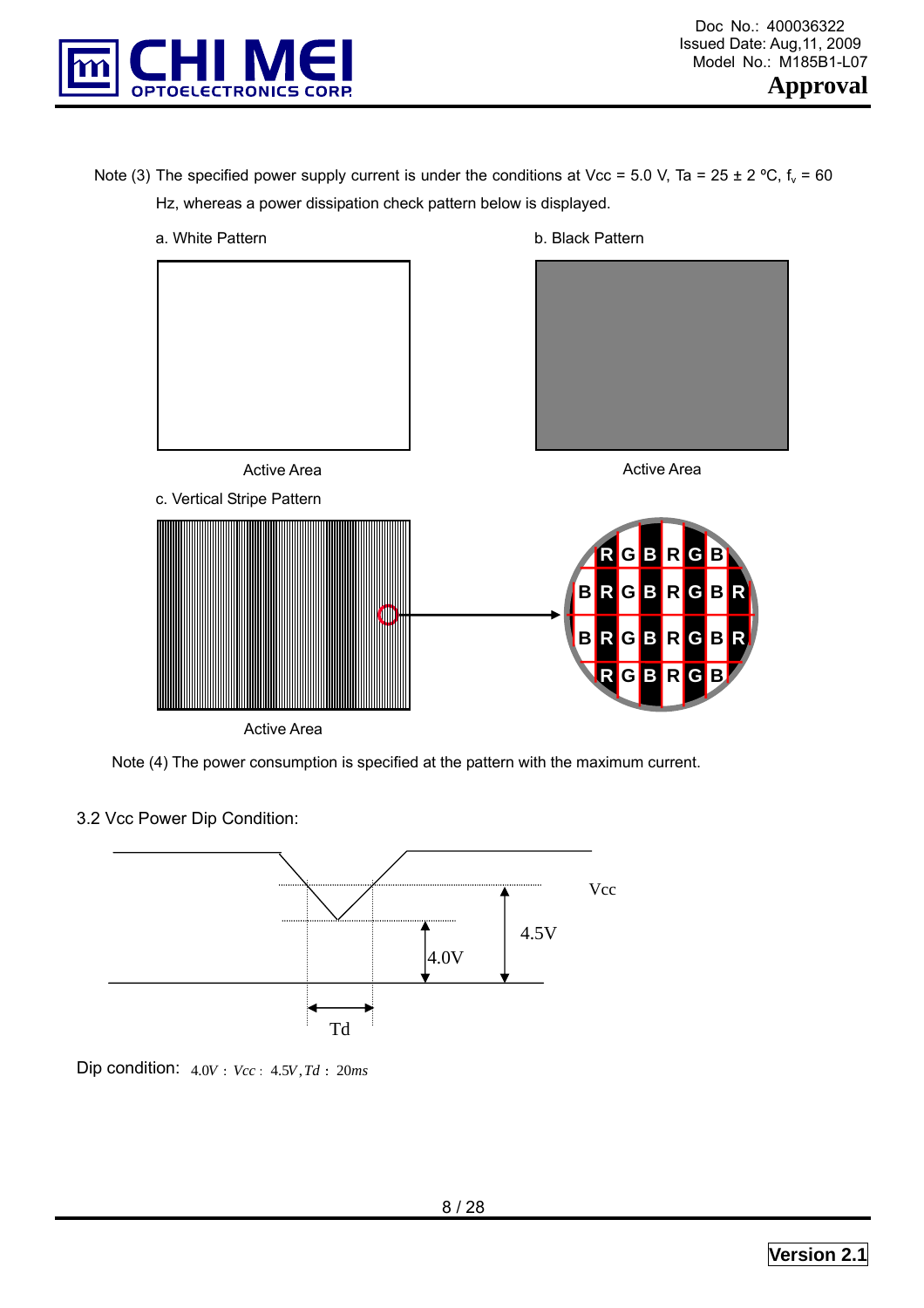

#### $3.3$  BACKLIGHT UNIT Tags and the set of the set of the set of the set of the set of the set of the set of the set of the set of the set of the set of the set of the set of the set of the set of the set of the set of the

| Parameter                  | Symbol                  |       | Value | Unit    | <b>Note</b>      |                               |
|----------------------------|-------------------------|-------|-------|---------|------------------|-------------------------------|
|                            |                         | Min.  | Гур.  | Max.    |                  |                               |
| Lamp Input Voltage         |                         | ---   | 760   | 836     | V <sub>RMS</sub> | $= 8.0 \text{ mA}$            |
| Lamp Current               |                         | 2.0   | 8.0   | 8.5     | $mA_{RMS}$       |                               |
| Lamp Turn On Voltage       | $\mathsf{V}_\mathsf{S}$ | ---   | ---   | 1680(0  | V <sub>RMS</sub> | (2)                           |
|                            |                         |       |       | 1460(25 | $V_{RMS}$        | (2)                           |
| <b>Operating Frequency</b> | $\mathsf{F}_\mathsf{L}$ | 40    | ---   | 80      | <b>KHz</b>       | (3)                           |
| Lamp Life Time             | L <sub>BL</sub>         | 50000 | ---   | ---     | <b>Hrs</b>       | $(5)$ , $I_L = 8.0 \text{mA}$ |
| <b>Power Consumption</b>   | P,                      | ---   | 12.16 | ---     | W                | $(4)$ , $I_L = 8.0$ mA        |

Note (1) Lamp current is measured by current amplify & oscilloscope as shown below:



 Measure equipment: Current Amplify: Tektronix TCPA300 Current probe: Tektronix TCP312 Oscilloscope: TDS3054B

- Note (2) The voltage that must be larger than Vs should be applied to the lamp for more than 1 second after startup. Otherwise, the lamp may not be turned on normally. It is the value output voltage of NF circuit.
- Note (3) The lamp frequency may produce interference with horizontal synchronization frequency from the display, which might cause line flow on the display. In order to avoid interference, the lamp frequency should be detached from the horizontal synchronization frequency and its harmonics as far as possible.

Note (4)  $P_L = I_L \times V_L \times 2$  (for 2 lamps)

- Note (5) The lifetime of lamp can be defined as the time in which it continues to operate under the condition Ta = 25  $\pm$ 2 °C and( $I_L$  =  $8.0$  mArms) until one of the following events occurs:
	- (a) When the brightness becomes 50% of its original value.
	- (b) When the effective ignition length becomes 80% of its original value.

(The effective ignition length is a scope that luminance is over 80% of that at the center point.)

Note (6) The waveform of the voltage output of inverter must be area-symmetric and the design of the inverter must have specifications for the modularized lamp. The performance of the Backlight,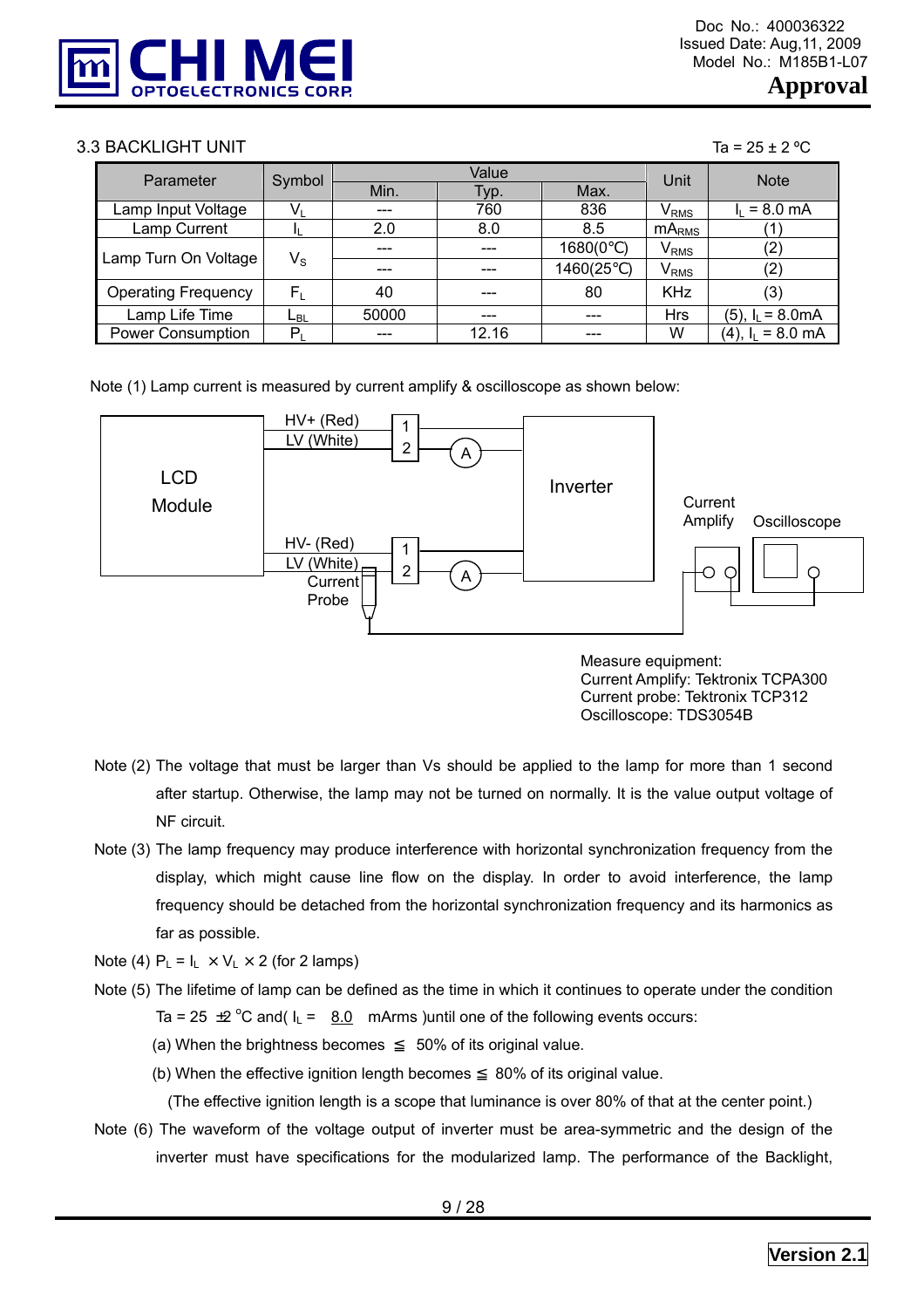

such as lifetime or brightness, is greatly influenced by the characteristics of the DC-AC inverter for the lamp. All the parameters of an inverter should be carefully designed to avoid producing too much current leakage from high voltage output of the inverter. When designing or ordering the inverter please make sure that a poor lighting caused by the mismatch of the Backlight and the inverter (miss-lighting, flicker, etc.) never occurs. If the above situation is confirmed, the module should be operated in the same manners when it is installed in your instrument.

The output of the inverter must have symmetrical (negative and positive) voltage waveform and symmetrical current waveform.(Unsymmetrical ratio is less than 10%) Please do not use the inverter which has unsymmetrical voltage and unsymmetrical current and spike wave. Lamp frequency may produce interface with horizontal synchronous frequency and as a result this may cause beat on the display. Therefore lamp frequency shall be as away possible from the horizontal synchronous frequency and from its harmonics in order to prevent interference.

Requirements for a system inverter design, which is intended to have a better display performance, a better power efficiency and a more reliable lamp. It shall help increase the lamp lifetime and reduce its leakage current.

- a. The asymmetry rate of the inverter waveform should be 10% below;
- b. The distortion rate of the waveform should be within  $2 \pm 10\%$ ;
- c. The ideal sine wave form shall be symmetric in positive and negative polarities



\* Asymmetry rate:  
\n
$$
|I_p - I_{-p}| / I_{rms} * 100\%
$$
  
\n\* Distortion rate  
\n $I_p$  (or  $I_{-p}$ ) /  $I_{rms}$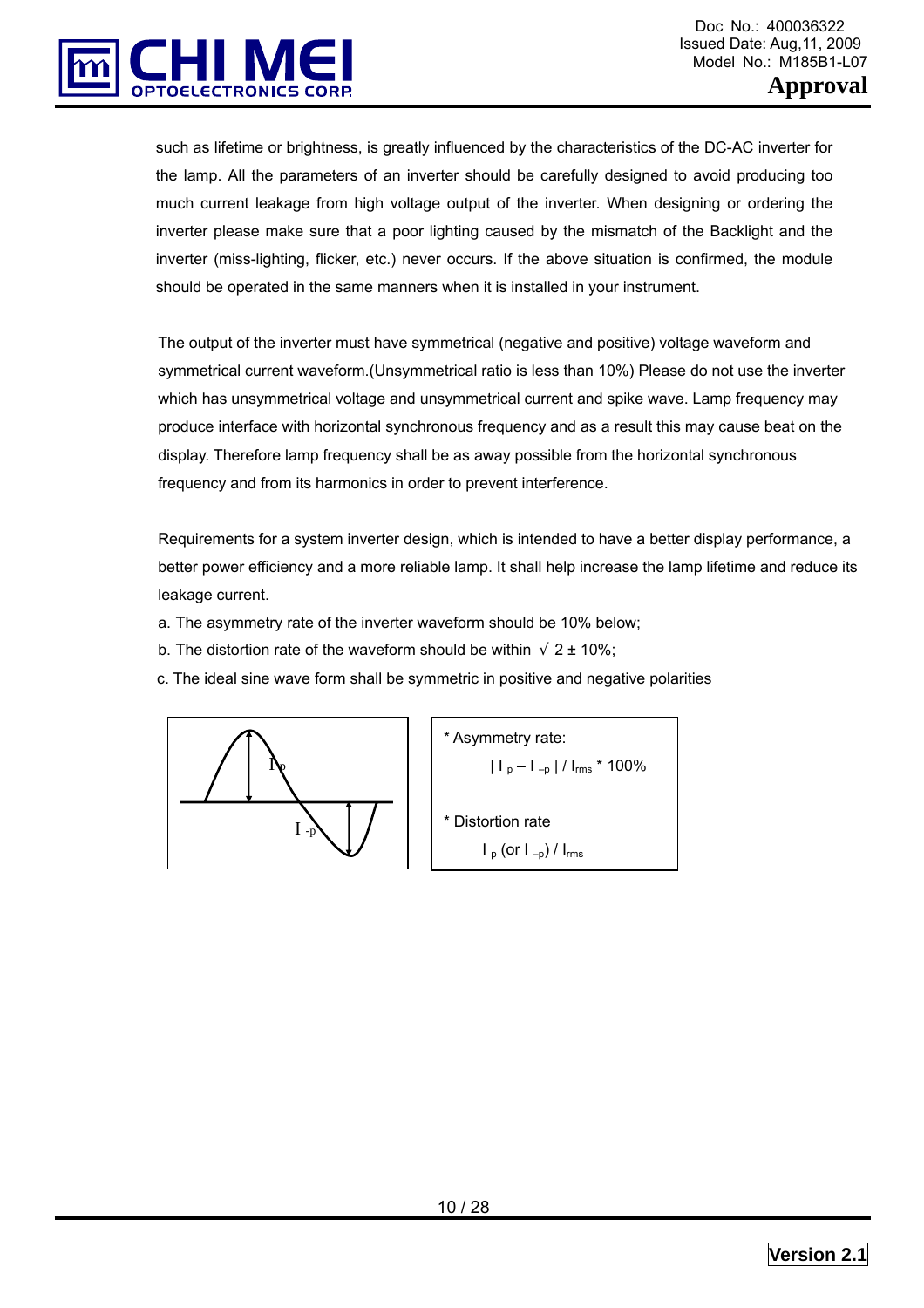

# 4. BLOCK DIAGRAM

# 4.1 TFT LCD MODULE



#### 4.2 BACKLIGHT UNIT

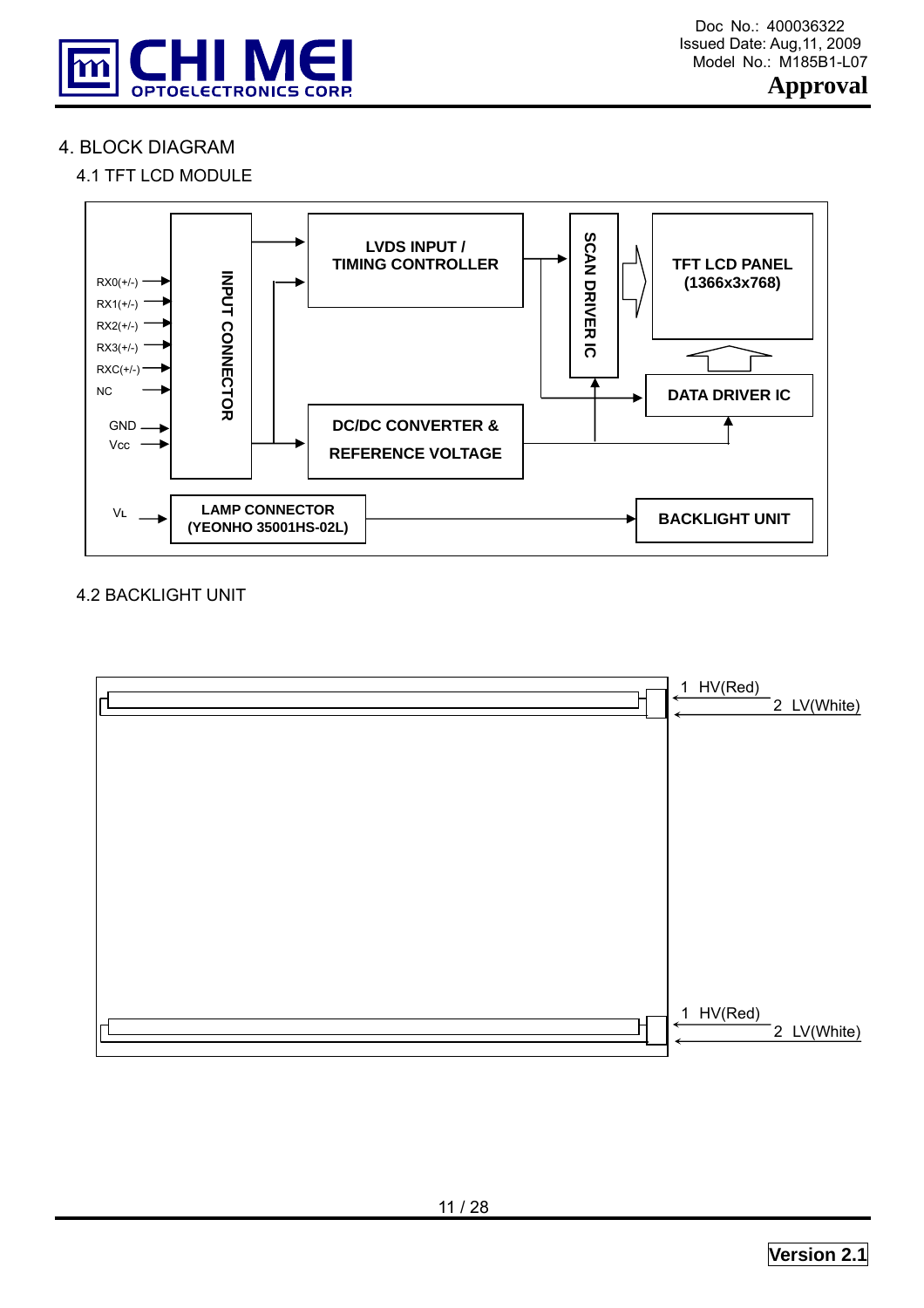

# 5. INPUT TERMINAL PIN ASSIGNMENT

#### 5.1 TFT LCD MODULE

| Pin            | Name                   | Description                                      |
|----------------|------------------------|--------------------------------------------------|
| 1              | <b>NC</b>              | Not connection, this pin should be open.         |
| $\overline{2}$ | <b>NC</b>              | Not connection, this pin should be open.         |
| 3              | <b>NC</b>              | Not connection, this pin should be open.         |
| $\overline{4}$ | <b>GND</b>             | Ground                                           |
| 5              | RX0-                   | Negative LVDS differential data input. Channel 0 |
| 6              | $RX0+$                 | Positive LVDS differential data input. Channel 0 |
| 7              | <b>GND</b>             | Ground                                           |
| 8              | $RX1-$                 | Negative LVDS differential data input. Channel 1 |
| 9              | $RX1+$                 | Positive LVDS differential data input. Channel 1 |
| 10             | <b>GND</b>             | Ground                                           |
| 11             | RX2-                   | Negative LVDS differential data input. Channel 2 |
| 12             | $RX2+$                 | Positive LVDS differential data input. Channel 2 |
| 13             | <b>GND</b>             | Ground                                           |
| 14             | <b>RXCLK-</b>          | Negative LVDS differential clock input.          |
| 15             | RXCLK+                 | Positive LVDS differential clock input.          |
| 16             | <b>GND</b>             | Ground                                           |
| 17             | RX3-                   | Negative LVDS differential data input. Channel 3 |
| 18             | $RX3+$                 | Positive LVDS differential data input. Channel 3 |
| 19             | <b>GND</b>             | Ground                                           |
| 20             | <b>NC</b>              | Not connection, this pin should be open.         |
| 21             | $\overline{\text{NC}}$ | Not connection, this pin should be open.         |
| 22             | <b>NC</b>              | Not connection, this pin should be open.         |
| 23             | <b>GND</b>             | Ground                                           |
| 24             | <b>GND</b>             | Ground                                           |
| 25             | <b>GND</b>             | Ground                                           |
| 26             | Vcc                    | +5.0V power supply                               |
| 27             | Vcc                    | +5.0V power supply                               |
| 28             | Vcc                    | +5.0V power supply                               |
| 29             | Vcc                    | +5.0V power supply                               |
| 30             | Vcc                    | +5.0V power supply                               |

Note (1) Connector Part No.: 093G30-B0001A(STARCONN) or MSCKT2407P30HA (STM )

Note (2) Mating Wire Cable Connector Part No.: FI-X30H(JAE) or FI-X30HL(JAE)

Note (3) Mating FFC Cable Connector Part No.: 217007-013001 (P-TWO) or JF05X030-1 (JAE)

Note (4) The first pixel is odd.

Note (5) Input signal of even and odd clock should be the same timing.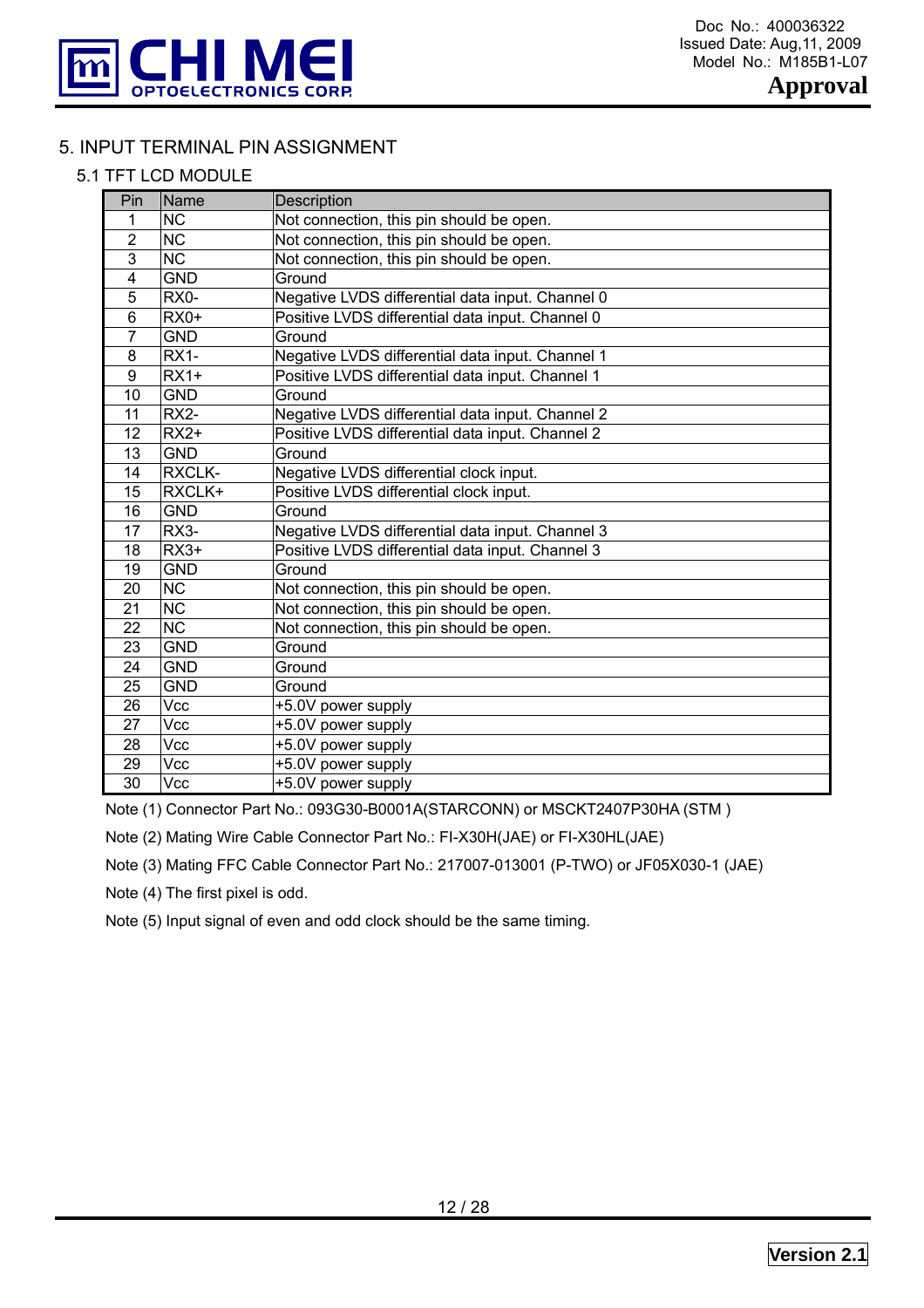

## 5.2 LVDS DATA MAPPING TABLE

| LVDS Channel 0        | LVDS output | D7              | D6              | D4              | D3              | D <sub>2</sub>  | D1              | D0              |
|-----------------------|-------------|-----------------|-----------------|-----------------|-----------------|-----------------|-----------------|-----------------|
|                       | Data order  | G0              | R5              | R4              | R <sub>3</sub>  | R2              | R <sub>1</sub>  | R0              |
| <b>LVDS Channel 1</b> | LVDS output | D <sub>18</sub> | D <sub>15</sub> | D <sub>14</sub> | D <sub>13</sub> | D <sub>12</sub> | D9              | D8              |
|                       | Data order  | B1              | B0              | G5              | G4              | G <sub>3</sub>  | G <sub>2</sub>  | G <sub>1</sub>  |
| LVDS Channel 2        | LVDS output | D <sub>26</sub> | D <sub>25</sub> | D <sub>24</sub> | D <sub>22</sub> | D <sub>21</sub> | D <sub>20</sub> | D <sub>19</sub> |
|                       | Data order  | DE              | ΝA              | ΝA              | B <sub>5</sub>  | <b>B4</b>       | B <sub>3</sub>  | <b>B2</b>       |
| <b>LVDS Channel 3</b> | LVDS output | D <sub>23</sub> | D <sub>17</sub> | D <sub>16</sub> | D <sub>11</sub> | D <sub>10</sub> | D5              | D <sub>27</sub> |
|                       | Data order  | <b>NA</b>       | B7              | B <sub>6</sub>  | G7              | G6              | R7              | R6              |

#### 5.3 BACKLIGHT UNIT:

| Ē.<br>Pin | vmbol      | Description     | ≀emark |
|-----------|------------|-----------------|--------|
|           | ⊣\′<br>ע ו | High<br>Voltage | Rea    |
|           | - 1        | Voltage<br>LOW' | White  |

Note (1) Connector Part No.: YEONHO 35001HS-02L or equivalent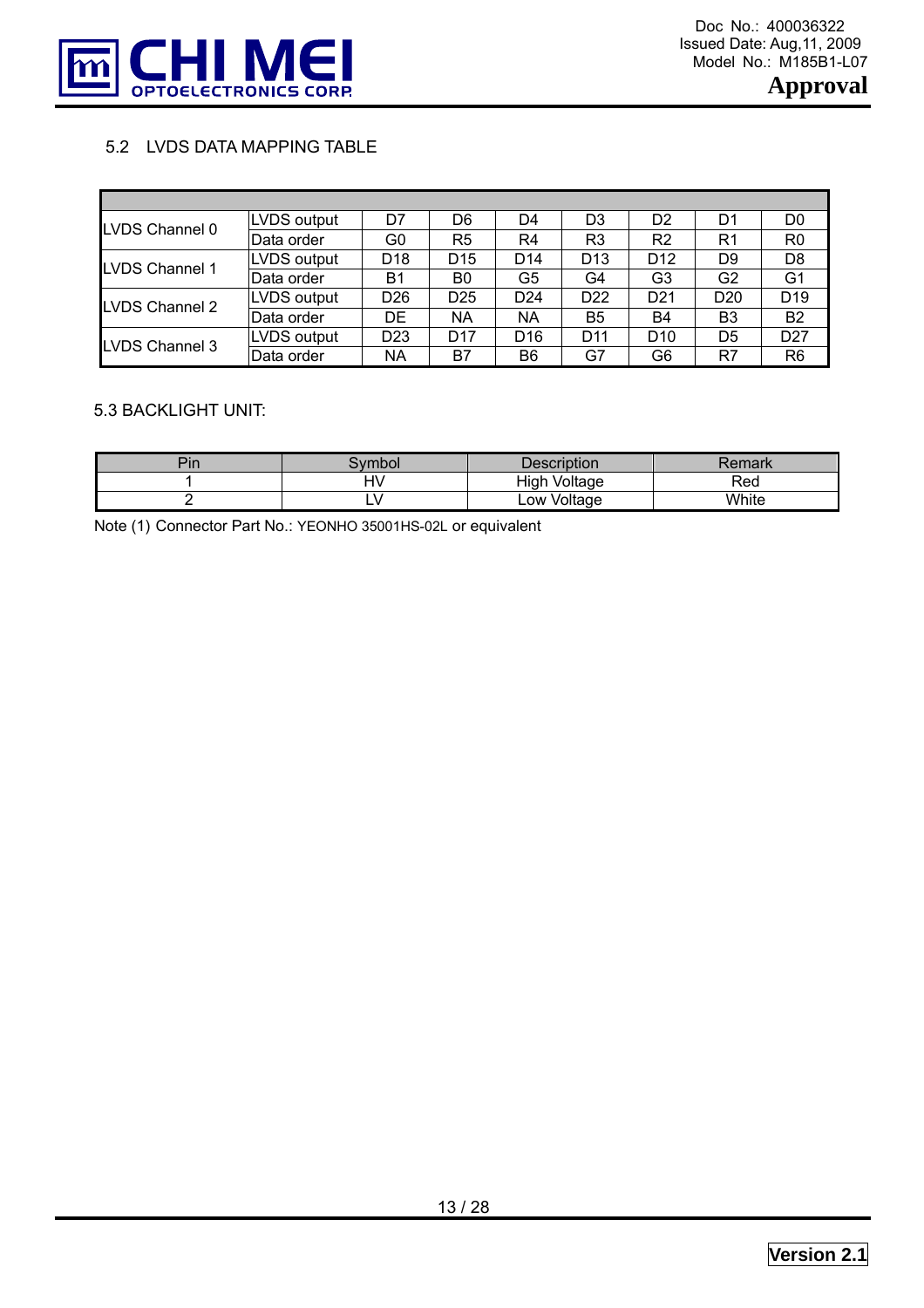

#### 5.4 COLOR DATA INPUT ASSIGNMENT

 The brightness of each primary color (red, green and blue) is based on the 8-bit gray scale data input for the color. The higher the binary input, the brighter the color. The table below provides the assignment of color versus data input.

|               |                  |             | Data Signal    |                |                 |                |                |                                  |                |        |    |                |                 |                |             |                           |                |        |                |                |                           |                |                      |                |                |
|---------------|------------------|-------------|----------------|----------------|-----------------|----------------|----------------|----------------------------------|----------------|--------|----|----------------|-----------------|----------------|-------------|---------------------------|----------------|--------|----------------|----------------|---------------------------|----------------|----------------------|----------------|----------------|
|               | Color            |             |                |                | Red             |                |                |                                  |                |        |    |                |                 | Green          |             |                           |                |        |                |                | <b>Blue</b>               |                |                      |                |                |
|               |                  | R7          | R <sub>6</sub> | R <sub>5</sub> | $\overline{R4}$ | R <sub>3</sub> | R <sub>2</sub> | R <sub>1</sub>                   | R <sub>0</sub> | G7     | G6 | G <sub>5</sub> | $\overline{G4}$ | G3             | G2          | $\overline{G1}$           | $\overline{G}$ | B7     | B <sub>6</sub> | B <sub>5</sub> | B4                        | B <sub>3</sub> | B <sub>2</sub>       | $\overline{B}$ | B <sub>0</sub> |
|               | <b>Black</b>     | $\mathbf 0$ | $\mathbf 0$    | $\mathbf 0$    | 0               | 0              | $\mathbf 0$    | $\mathbf 0$                      | $\mathbf 0$    | 0      | 0  | $\mathbf 0$    | $\mathbf 0$     | 0              | $\mathbf 0$ | $\mathbf 0$               | $\mathbf 0$    | 0      | $\mathbf 0$    | $\mathbf 0$    | 0                         | $\mathbf 0$    | $\mathbf 0$          | $\mathbf 0$    | $\mathbf 0$    |
|               | Red              | 1           | 1              | 1              | 1               | 1              | 1              | 1                                | 1              | 0      | 0  | 0              | 0               | 0              | 0           | 0                         | 0              | 0      | 0              | 0              | 0                         | 0              | 0                    | 0              | 0              |
|               | Green            | 0           | 0              | 0              | 0               | 0              | 0              | 0                                | 0              | 1      | 1  | 1              | 1               | 1              | 1           | 1                         | 1              | 0      | 0              | 0              | 0                         | 0              | 0                    | 0              | 0              |
| <b>Basic</b>  | <b>Blue</b>      | 0           | 0              | 0              | 0               | 0              | 0              | 0                                | 0              | 0      | 0  | 0              | 0               | 0              | 0           | 0                         | 0              | 1      | 1              | 1              | 1                         | 1              | 1                    | 1              | 1              |
| Colors        | Cyan             | 0           | 0              | 0              | 0               | 0              | 0              | 0                                | 0              | 1      | 1  | 1              | 1               | 1              | 1           | 1                         | 1              | 1      | 1              | 1              | 1                         | 1              | 1                    | 1              | 1              |
|               | Magenta          |             | 1              | 1              | 1               | 1              | 1              | 1                                | 1              | 0      | 0  | 0              | 0               | 0              | 0           | 0                         | 0              | 1      | 1              | 1              | 1                         | 1              | 1                    | 1              | 1              |
|               | Yellow           |             | 1              |                | 1               | 1              | 1              | 1                                | 1              | 1      | 1  | 1              | 1               | 1              | 1           | 1                         | 1              | 0      | 0              | 0              | 0                         | 0              | 0                    | 0              | 0              |
|               | White            | 1           | 1              |                | 1               | 1              | 1              | 1                                | 1              | 1      | 1  | 1              | 1               | 1              | 1           | 1                         | 1              | 1      | 1              | 1              | 1                         | 1              | 1                    | 1              | 1              |
|               | Red(0) / Dark    | 0           | 0              | 0              | 0               | 0              | 0              | 0                                | 0              | 0      | 0  | 0              | $\overline{0}$  | 0              | 0           | 0                         | 0              | 0      | 0              | 0              | 0                         | 0              | 0                    | 0              | 0              |
|               | Red(1)           | 0           | 0<br>0         | 0              | 0<br>0          | 0<br>0         | 0              | 0<br>1                           | 1<br>0         | 0<br>0 | 0  | 0<br>0         | 0<br>0          | 0<br>0         | 0<br>0      | 0<br>0                    | 0              | 0<br>0 | 0<br>0         | 0              | 0<br>0                    | 0              | 0<br>0               | 0<br>0         | 0<br>0         |
| Gray          | Red(2)           | 0           |                | 0              |                 |                | 0              | $\cdot$                          |                |        | 0  |                |                 |                |             |                           | 0              |        |                | 0              |                           | 0              |                      |                |                |
| Scale         |                  |             |                |                |                 |                |                |                                  |                |        |    | $\ddot{\cdot}$ | $\ddot{\cdot}$  |                |             |                           |                |        |                |                | $\ddot{\cdot}$            |                |                      |                |                |
| Of            | Red(253)         |             | 1              | 1              | 1               | 1              | 1              | $\ddot{\phantom{a}}$<br>0        | 1              | 0      | 0  | 0              | 0               | ä,<br>0        | 0           | $\ddot{\phantom{a}}$<br>0 | 0              | 0      | $\cdot$<br>0   | 0              | 0                         | 0              | Ĭ.<br>0              | 0              | 0              |
| Red           | Red(254)         |             | 1              | 1              | 1               | 1              | 1              | 1                                | 0              | 0      | 0  | 0              | 0               | 0              | 0           | 0                         | 0              | 0      | 0              | 0              | 0                         | 0              | 0                    | 0              | 0              |
|               | Red(255)         | 1           | 1              | 1              | 1               | 1              | 1              | 1                                | 1              | 0      | 0  | 0              | 0               | 0              | 0           | 0                         | 0              | 0      | 0              | 0              | 0                         | 0              | 0                    | 0              | 0              |
|               |                  |             |                |                |                 |                |                |                                  |                |        |    |                |                 |                |             |                           |                |        |                |                |                           |                |                      |                |                |
|               | Green(0) / Dark  | 0           | 0              | 0              | 0               | 0              | 0              | 0                                | 0              | 0      | 0  | 0              | 0               | 0              | 0           | 0                         | 0              | 0      | 0              | 0              | 0                         | 0              | 0                    | 0              | 0              |
|               | Green(1)         | 0           | 0              | 0              | 0               | 0              | 0              | 0                                | 0              | 0      | 0  | 0              | 0               | 0              | 0           | 0                         | 1              | 0      | 0              | 0              | 0                         | 0              | 0                    | 0              | 0              |
|               | Green(2)         | 0           | 0              | 0              | 0               | 0              | 0              | 0                                | 0              | 0      | 0  | 0              | 0               | 0              | 0           | 1                         | 0              | 0      | 0              | 0              | 0                         | 0              | 0                    | 0              | 0              |
| Gray<br>Scale |                  |             |                |                |                 |                |                |                                  |                |        |    |                |                 |                |             |                           |                |        |                |                |                           |                |                      |                |                |
| Of            |                  |             |                |                |                 | ٠              |                | $\ddot{\cdot}$                   |                |        |    | $\ddot{\cdot}$ | ×,              |                |             |                           |                |        | t              |                | $\ddot{\cdot}$            | ٠              | $\ddot{\phantom{a}}$ |                |                |
| Green         | Green(253)       | 0           | 0              | 0              | 0               | 0              | 0              | 0                                | 0              | 1      | 1  | 1              | 1               | 1              | 1           | 0                         | 1              | 0      | 0              | 0              | 0                         | 0              | 0                    | 0              | 0              |
|               | Green(254)       | 0           | 0              | 0              | 0               | 0              | 0              | 0                                | 0              | 1      | 1  | 1              | 1               | 1              | 1           | 1                         | 0              | 0      | 0              | 0              | 0                         | 0              | 0                    | 0              | 0              |
|               | Green(255)       | 0           | 0              | 0              | 0               | 0              | 0              | 0                                | 0              | 1      | 1  | 1              | 1               | 1              | 1           | 1                         | 1              | 0      | 0              | 0              | 0                         | 0              | 0                    | 0              | 0              |
|               | Blue(0) / Dark   | 0           | 0              | 0              | 0               | 0              | 0              | 0                                | 0              | 0      | 0  | 0              | $\overline{0}$  | 0              | 0           | 0                         | 0              | 0      | 0              | 0              | 0                         | 0              | 0                    | 0              | $\overline{0}$ |
|               | Blue(1)          | 0           | 0              | 0              | 0               | 0              | 0              | 0                                | 0              | 0      | 0  | 0              | 0               | 0              | 0           | 0                         | 0              | 0      | 0              | 0              | 0                         | 0              | 0                    | 0              | 1              |
| Gray          | Blue(2)          | 0           | 0              | 0              | 0               | 0              | 0              | 0                                | 0              | 0      | 0  | 0              | 0               | 0              | 0           | 0                         | 0              | 0      | 0              | 0              | 0                         | 0              | 0                    | 1              | 0              |
| Scale         |                  |             |                |                |                 |                |                |                                  |                |        |    |                |                 |                |             |                           |                |        |                |                |                           |                |                      |                |                |
| Of            |                  |             |                |                |                 | $\cdot$<br>٠   |                | $\blacksquare$<br>$\blacksquare$ |                |        |    | $\ddot{\cdot}$ | $\cdot$         | $\blacksquare$ |             | $\blacksquare$<br>$\cdot$ |                |        | $\cdot$        |                | $\blacksquare$<br>$\cdot$ |                | $\ddot{\cdot}$       | $\cdot$        |                |
| <b>Blue</b>   | <b>Blue(253)</b> | 0           | 0              | 0              | 0               | 0              | 0              | 0                                | 0              | 0      | 0  | 0              | 0               | 0              | 0           | 0                         | 0              | 1      | 1              | 1              | 1                         | 1              | 1                    | 0              | 1              |
|               | <b>Blue(254)</b> | 0           | 0              | 0              | 0               | 0              | 0              | 0                                | 0              | 0      | 0  | 0              | 0               | 0              | 0           | 0                         | 0              | 1      |                |                | 1                         |                | 1                    | 1              | 0              |
|               | <b>Blue(255)</b> | 0           | 0              | 0              | 0               | 0              | 0              | 0                                | 0              | 0      | 0  | 0              | 0               | 0              | 0           | 0                         | 0              | 1      |                |                | 1                         |                |                      |                |                |

Note (1) 0: Low Level Voltage, 1: High Level Voltage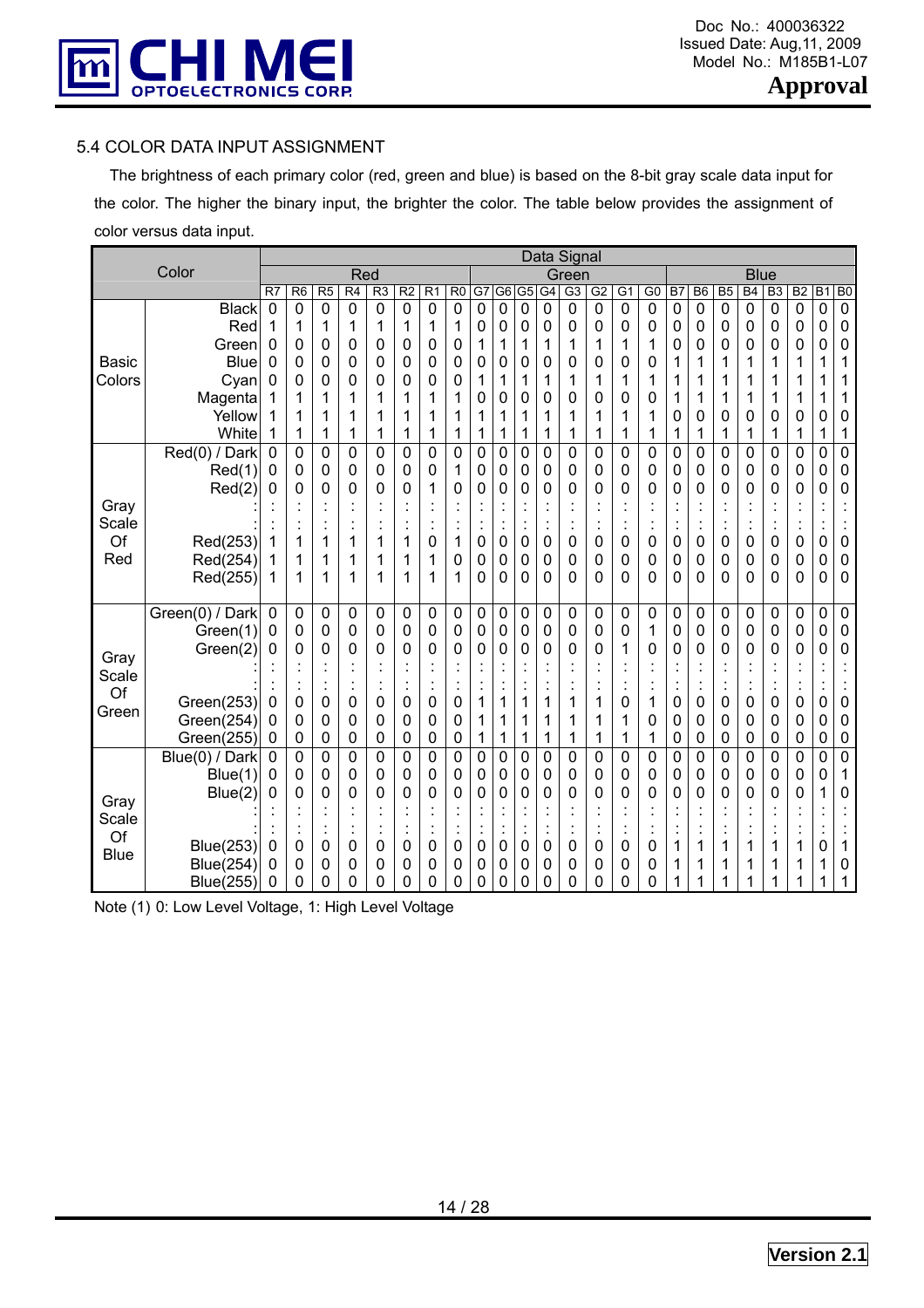

# 6. INTERFACE TIMING

# 6.1 INPUT SIGNAL TIMING SPECIFICATIONS

The input signal timing specifications are shown as the following table and timing diagram**.** 

| Signal                         | Item                                          | Symbol           | Min.        | Typ.                     | Max.                         | Unit       | <b>Note</b>    |
|--------------------------------|-----------------------------------------------|------------------|-------------|--------------------------|------------------------------|------------|----------------|
|                                | Frequency                                     | Fc               | 60.0        | 76                       | 96                           | <b>MHz</b> |                |
|                                | Period                                        | Tc               |             | 13.0                     |                              | ns         |                |
|                                | Input cycle to<br>cycle jitter                | $T_{\text{rcl}}$ |             |                          | 200                          | ps         | (1)            |
| <b>LVDS Clock</b>              | Spread<br>spectrum<br>modulation<br>range     | Fclkin_mod       | $Fc^*(-2%)$ |                          | $Fc*2%$                      | MHz        |                |
|                                | Spread<br>spectrum<br>modulation<br>frequency | $F_{SSM}$        |             |                          | 200                          | <b>KHz</b> | (2)            |
|                                | <b>High Time</b>                              | Tch              | ÷           | 4/7                      | $\blacksquare$               | <b>Tc</b>  |                |
|                                | Low Time                                      | Tcl              |             | 3/7                      | $\qquad \qquad \blacksquare$ | Tc         |                |
| LVDS Data                      | Setup Time                                    | Tlvs             | 600         | $\overline{\phantom{a}}$ | -                            | ps         |                |
|                                | <b>Hold Time</b>                              | Tlvh             | 600         | $\overline{\phantom{a}}$ | $\overline{\phantom{a}}$     | ps         | (3)            |
|                                | <b>Frame Rate</b>                             | Fr               | 50          | 60                       | 75                           | Hz         | Tv=Tvd+Tvb     |
| Vertical Active Display Term   | Total                                         | Tv               | 800         | 806                      | 815                          | Th         |                |
|                                | Display                                       | Tvd              | 768         | 768                      | 768                          | Th         | $\blacksquare$ |
|                                | <b>Blank</b>                                  | Tvb              | Tv-Tvd      | 38                       | Tv-Tvd                       | Th         |                |
|                                | Total                                         | Th               | 1500        | 1560                     | 1570                         | Tc         | Th=Thd+Thb     |
| Horizontal Active Display Term | <b>Display</b>                                | Thd              | 1366        | 1366                     | 1366                         | Tc         |                |
|                                | <b>Blank</b>                                  | Thb              | Th-Thd      | 194                      | Th-Thd                       | Тc         |                |

Note: Because this module is operated by DE only mode, Hsync and Vsync input signals are ignored.

## **INPUT SIGNAL TIMING DIAGRAM**

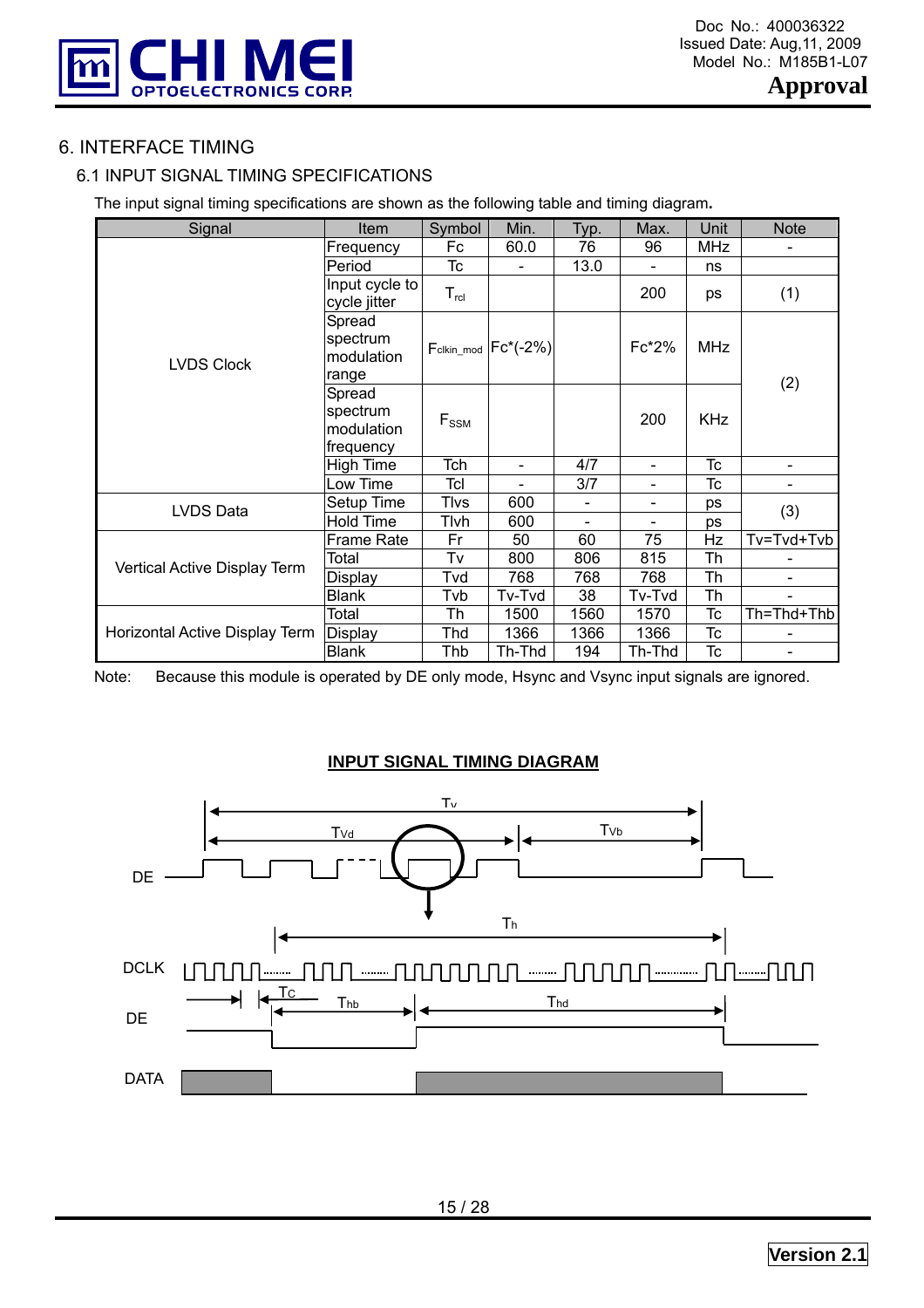





Note (2) The SSCG (Spread spectrum clock generator) is defined as below figures.



Note (3) The LVDS timing diagram and setup/hold time is defined and showing as the following figures.

## **LVDS RECEIVER INTERFACE TIMING DIAGRAM**

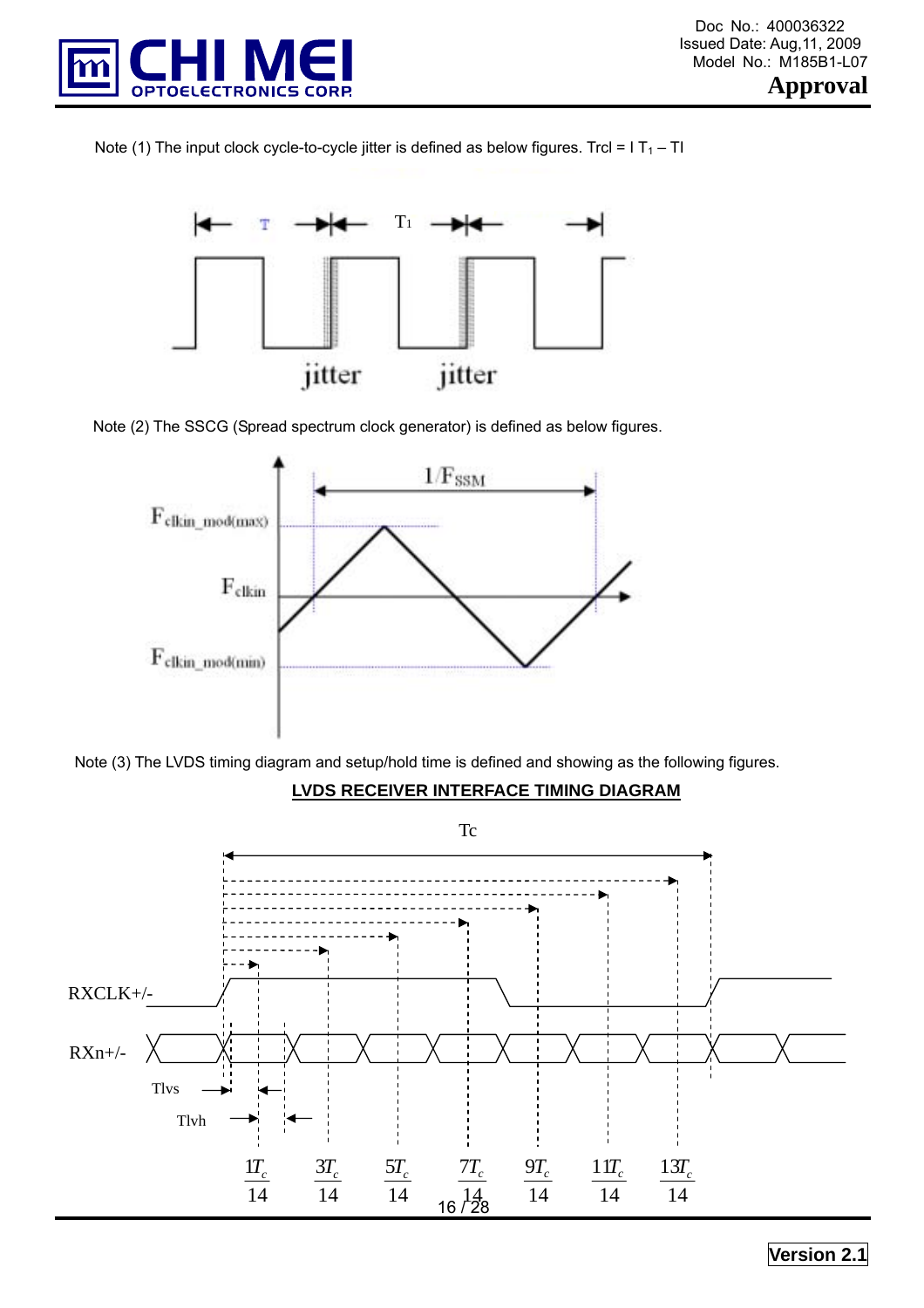

#### 6.2 POWER ON/OFF SEQUENCE

 To prevent a latch-up or DC operation of LCD module, the power on/off sequence should be as the diagram below.



Timing Specifications:

| $0.5 <$ t1 | 5 <sub>msec</sub> |
|------------|-------------------|
| 0 < t2     | 50 msec           |
| 0 < t3     | 50 msec           |

- t4 500 msec
	- t5 450 msec
	- t6 90 msec
- 5 t7 100 msec

#### Note.

- (1) The supply voltage of the external system for the module input should be the same as the definition of Vcc.
- (2) Apply the lamp voltage within the LCD operation range. When the backlight turns on before the LCD operation of the LCD turns off, the display may momentarily become abnormal screen.
- (3) In case of VCC = off level, please keep the level of input signals on the low or keep a high impedance.
- (4) T4 should be measured after the module has been fully discharged between power off and on period.
- (5) Interface signal shall not be kept at high impedance when the power is on.
- (6) CMO won't take any responsibility for the products which are damaged by the customers not following the Power Sequence.
- (7) There might be slight electronic noise when LCD is turned off (even backlight unit is also off). To avoid this symptom, we suggest "Vcc falling timing" to follow "t7 spec".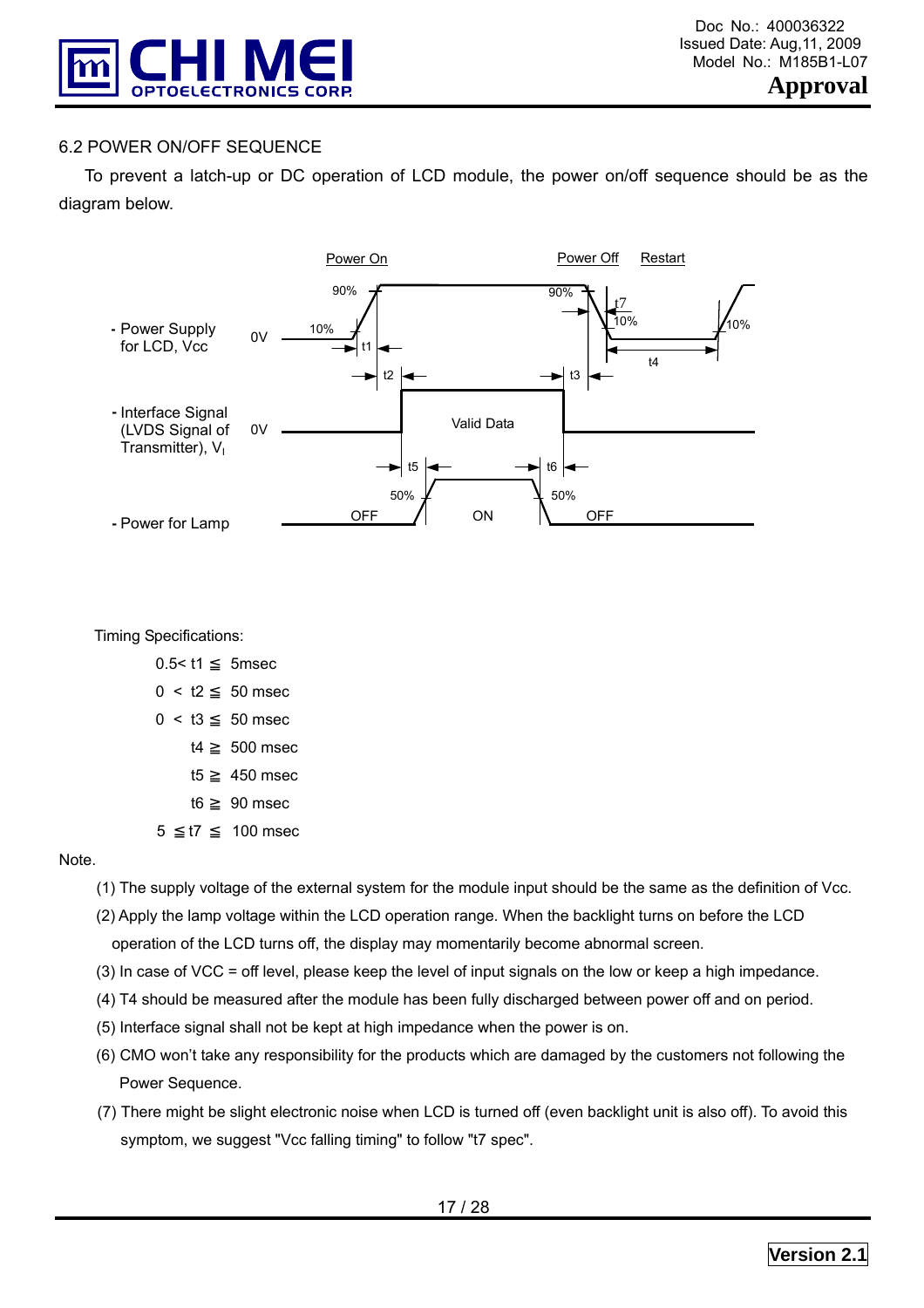

# 7. OPTICAL CHARACTERISTICS

# 7.1 TEST CONDITIONS

| Item                                | Symbol                     | Value                                                         | Unit         |
|-------------------------------------|----------------------------|---------------------------------------------------------------|--------------|
| <b>Ambient Temperature</b>          | Та                         | $25+2$                                                        | $^{\circ}$ C |
| <b>Ambient Humidity</b>             | Ha                         | 50±10                                                         | %RH          |
| Supply Voltage                      | $\mathsf{V}_{\mathrm{CC}}$ | 5٧                                                            |              |
| Input Signal                        |                            | According to typical value in "3. ELECTRICAL CHARACTERISTICS" |              |
| Lamp Current                        |                            | $8.0 \pm 0.5$                                                 | mA           |
| <b>Inverter Operating Frequency</b> |                            | 55±5                                                          | <b>KHz</b>   |
| Inverter                            |                            | Logah MIT70070.50                                             |              |

#### 7.2 OPTICAL SPECIFICATIONS

The relative measurement methods of optical characteristics are shown in 7.2. The following items should be measured under the test conditions described in 7.1 and stable environment shown in Note (5).

| Item                                            |                       | Symbol                  | Condition                                                      | Min.                         | Typ.                     | Max.                     | Unit                     | <b>Note</b> |
|-------------------------------------------------|-----------------------|-------------------------|----------------------------------------------------------------|------------------------------|--------------------------|--------------------------|--------------------------|-------------|
|                                                 |                       | <b>Rx</b>               |                                                                |                              | 0.646                    |                          |                          |             |
|                                                 | Red                   | Ry                      |                                                                |                              | 0.334                    |                          |                          |             |
|                                                 | Green                 | Gx                      |                                                                |                              | 0.284                    |                          |                          |             |
| Color                                           |                       | Gy                      |                                                                | Typ-                         | 0.602                    | $Typ +$                  |                          |             |
| Chromaticity<br>(CIE 1931)                      |                       | Bx                      |                                                                | 0.03                         | 0.152                    | 0.03                     |                          | (1), (5)    |
|                                                 | <b>Blue</b>           | By                      | $\theta_x = 0^\circ$ , $\theta_y = 0^\circ$<br><b>CS-1000T</b> |                              | 0.076                    |                          |                          |             |
|                                                 |                       | Wx                      |                                                                |                              | 0.313                    |                          |                          |             |
|                                                 | White                 | Wy                      |                                                                |                              | 0.329                    |                          |                          |             |
| Center Luminance of White<br>(Center of Screen) |                       | $L_{\rm C}$             |                                                                | 150                          | 200                      | $\overline{\phantom{a}}$ | $\text{cd/m}^2$          | (4), (5)    |
|                                                 | <b>Contrast Ratio</b> |                         |                                                                | 500                          | 700                      |                          | $\overline{\phantom{a}}$ | (2), (5)    |
|                                                 |                       | $T_R$                   | $\theta_x = 0^\circ$ , $\theta_y = 0^\circ$                    | $\overline{\phantom{a}}$     | 1.5                      | 2.5                      |                          |             |
| <b>Response Time</b>                            |                       | $T_F$                   |                                                                |                              | 3.5                      | 5.5                      | ms                       | (3)         |
| <b>White Variation</b>                          |                       | $\delta W$              | $\theta_x = 0^\circ$ , $\theta_y = 0^\circ$<br><b>USB2000</b>  | $\qquad \qquad \blacksquare$ | $\overline{\phantom{a}}$ | 1.33                     | $\blacksquare$           | (5), (6)    |
|                                                 | Horizontal            | $\theta_x$ +            |                                                                | 40                           | 45                       |                          |                          |             |
| <b>Viewing Angle</b>                            |                       | $\theta_{x}$ -          | <b>CR</b><br>10                                                | 40                           | 45                       |                          |                          |             |
|                                                 | Vertical              | $\theta$ <sub>Y</sub> + | <b>USB2000</b>                                                 | 15                           | 20                       |                          | Deg.                     | (1), (5)    |
|                                                 |                       | $\theta$ <sub>Y</sub> - |                                                                | 40                           | 45                       | $\overline{\phantom{a}}$ |                          |             |
|                                                 | Horizontal            | $\theta_x$ +            |                                                                | 50                           | 55                       | $\overline{\phantom{a}}$ |                          |             |
|                                                 |                       | $\theta_{x}$ -          | CR<br>5                                                        | 50                           | 55                       | $\overline{\phantom{a}}$ |                          |             |
| <b>Viewing Angle</b>                            | Vertical              | $\theta$ <sub>Y</sub> + | <b>USB2000</b>                                                 | 25                           | 30                       |                          | Deg.                     | (1), (5)    |
|                                                 |                       | $\theta$ <sub>Y</sub> - |                                                                | 50                           | 55                       |                          |                          |             |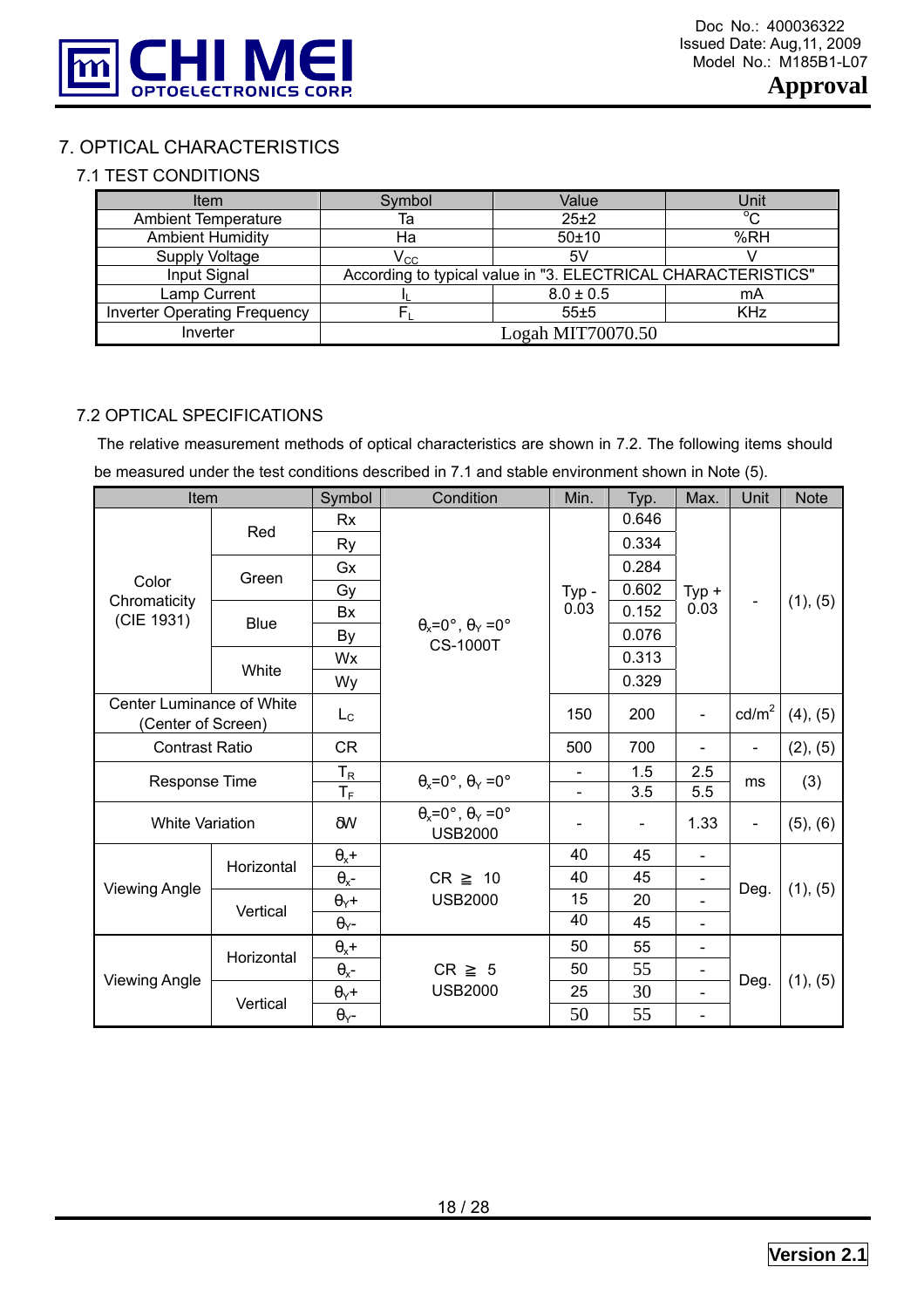

Note (1) Definition of Viewing Angle (θx, θy):



#### Note (2) Definition of Contrast Ratio (CR):

The contrast ratio can be calculated by the following expression.

Contrast Ratio (CR) = L255 / L0

L255: Luminance of gray level 255

L 0: Luminance of gray level 0

#### **CR = CR (5)**

CR (X) is corresponding to the Contrast Ratio of the point X at Figure in Note (6).

Note (3) Definition of Response Time  $(T_R, T_F)$ :

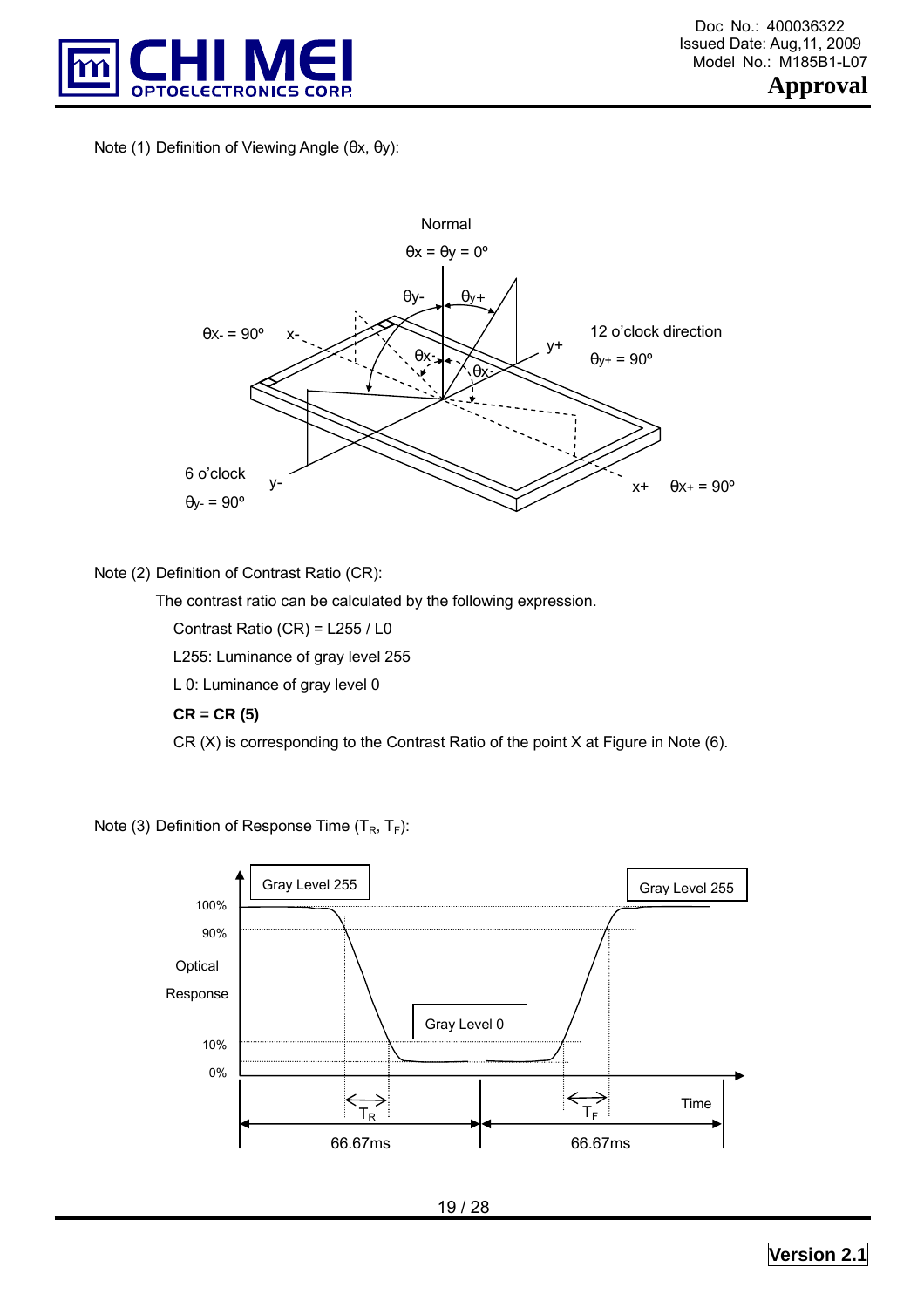

Note (4) Definition of Luminance of White  $(L<sub>C</sub>)$ :

Measure the luminance of gray level 255 at center point

 $L_c = L(5)$ 

 $L(x)$  is corresponding to the luminance of the point X at Figure in Note (6).

Note (5) Measurement Setup:

 The LCD module should be stabilized at given temperature for 20 minutes to avoid abrupt temperature change during measuring. In order to stabilize the luminance, the measurement should be executed after lighting Backlight for 20 minutes in a windless room.



Note (6) Definition of White Variation (δW):

Measure the luminance of gray level 255 at 9 points

δW = Maximum [L (1), L (2) ……L (4), L (9)] / Minimum [L (1), L (2) …… L (4), L (9)]

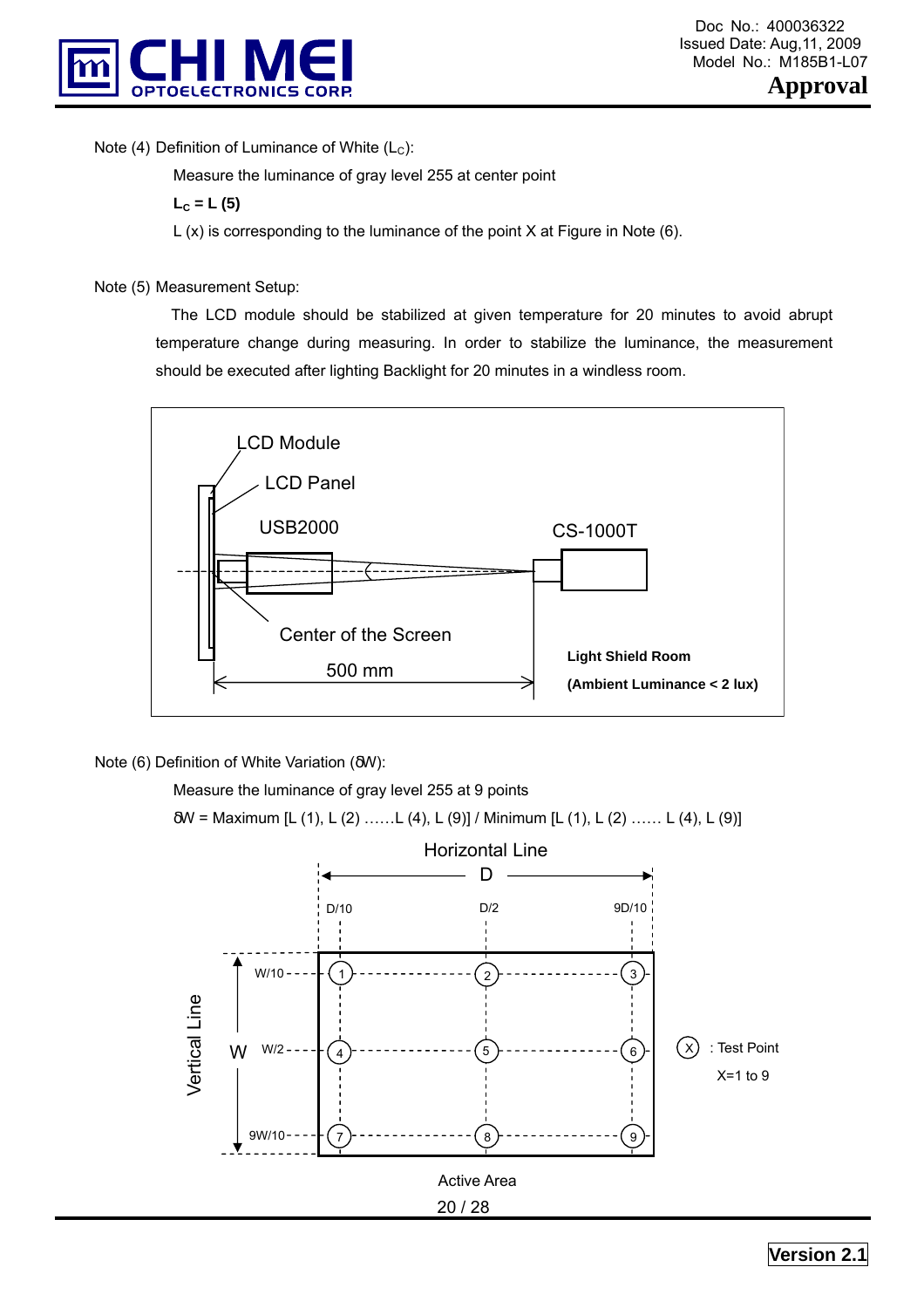



# 8. PACKAGING

## 8.1 PACKING SPECIFICATIONS

- (1) 12 LCD modules / 1 Box
- (2) Box dimensions: 525(L) X 284 (W) X 360 (H) mm
- (3) Weight: 19.9Kg (12 modules per box)

#### 8.2 PACKING METHOD

(1) Carton Packing should have no failure in the following reliability test items.

| Test Item        | <b>Test Conditions</b>                      | <b>Note</b>    |
|------------------|---------------------------------------------|----------------|
|                  | IISTA STANDARD                              |                |
|                  | Random, Frequency Range: 1 - 200 Hz         |                |
| <b>Vibration</b> | Top & Bottom: 30 minutes (+Z), 10 min (-Z), | Non Operation  |
|                  | Right & Left: 10 minutes (X)                |                |
|                  | Back & Forth 10 minutes (Y)                 |                |
| Dropping Test    | 1 Corner, $3$ Edge, $6$ Face, $45.7$ cm     | INon Operation |



**Figure. 8-1 Packing method**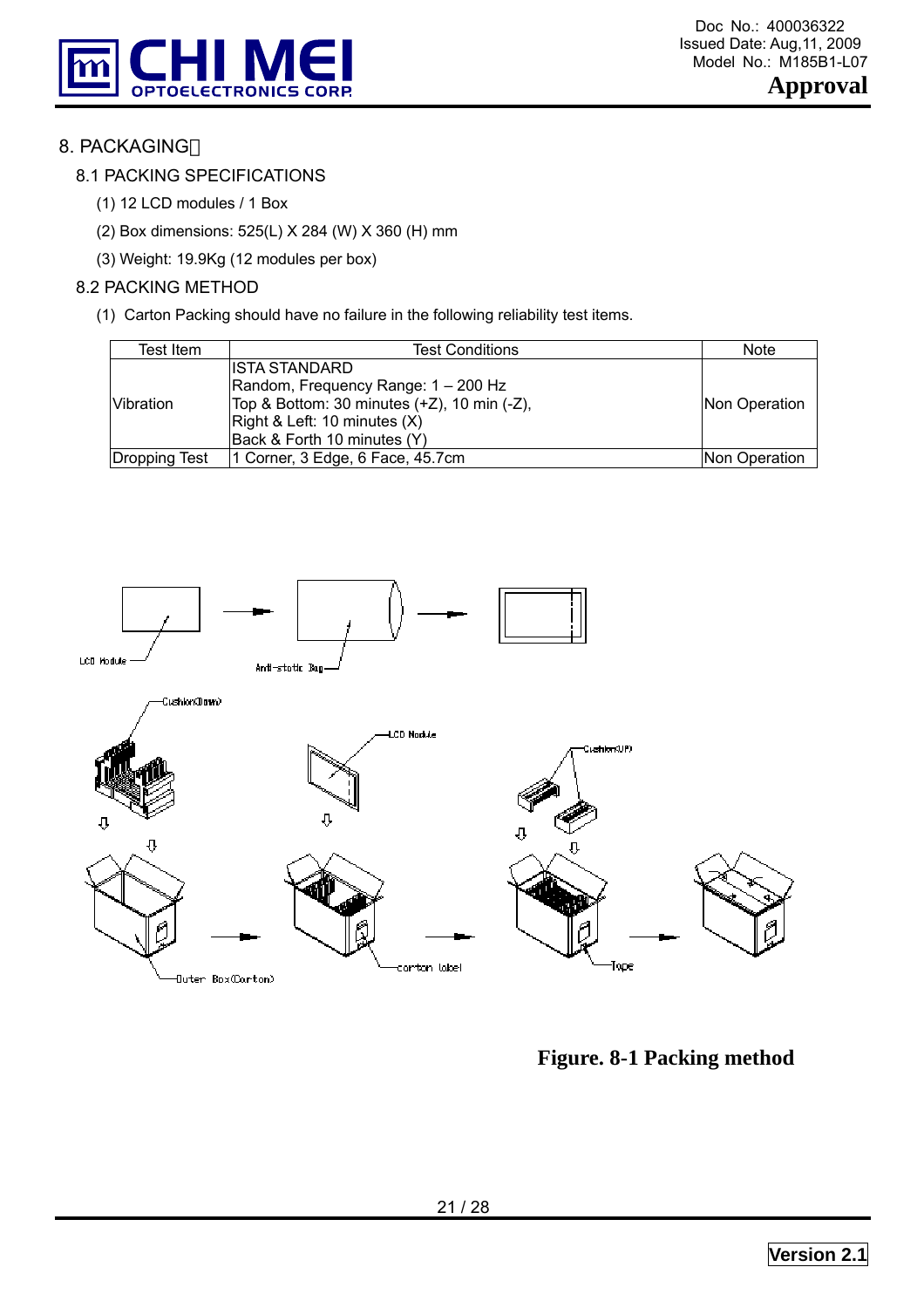

 Doc No.: 400036322 Model No.: M185B1-L07

**Approval** 

# For ocean shipping

Sea / Land Transportation (40ft HQ Container)



Sea / Land Transportation (40ft Container)



**Figure. 8-2 Packing method** 

## For air transport

Air Transportation



**Figure. 8-3 Packing method**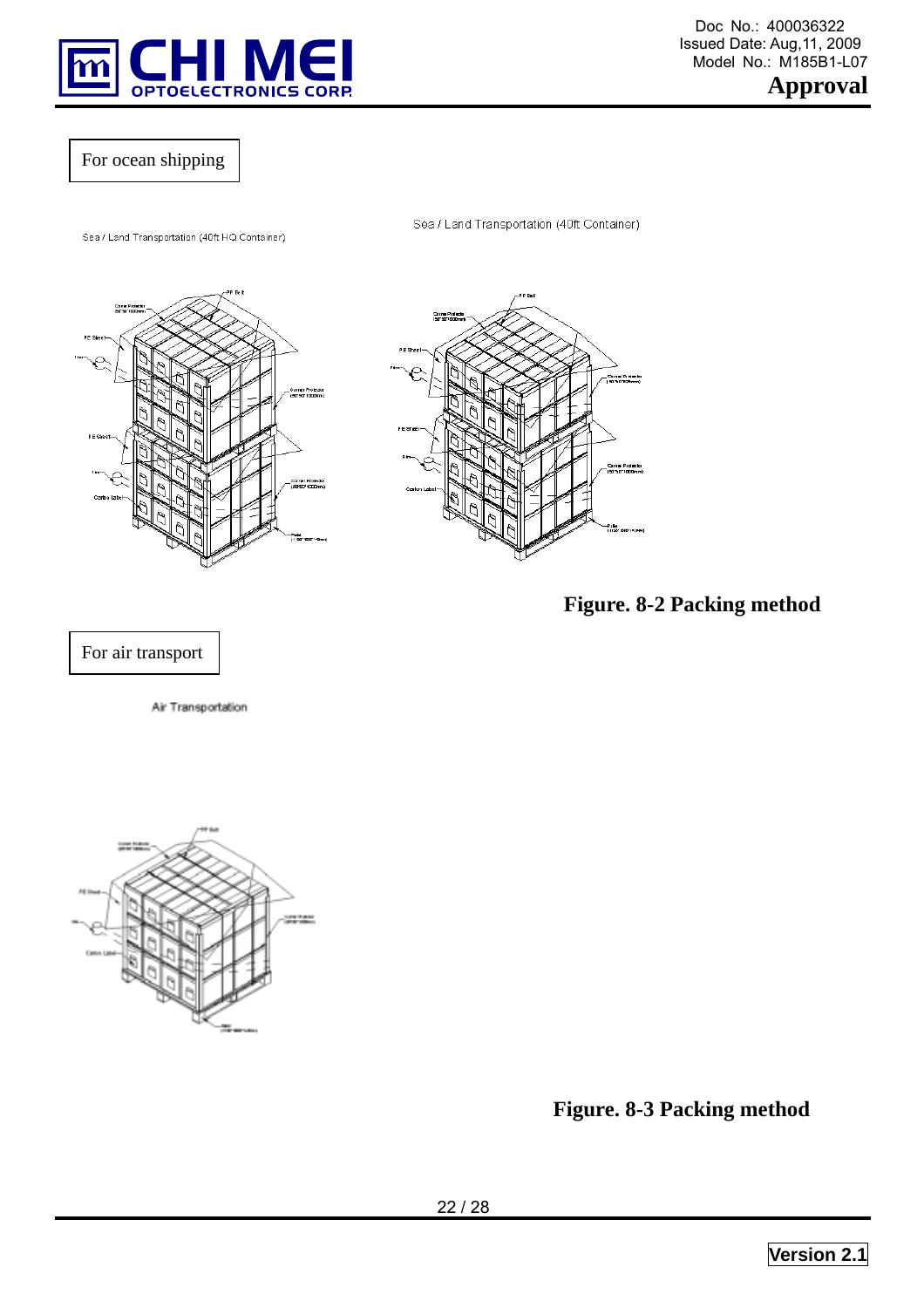

# 9. DEFINITION OF LABELS

# 9.1 CMO MODULE LABEL

The barcode nameplate is pasted on each module as illustration, and its definitions are as following explanation.



- (a) Model Name: M185B1-L07
- (b) Revision: Rev. XX, for example: A0, A1… B1, B2… or C1, C2…etc.
- (c) CMO barcode definition:

#### Serial ID: XX-XX-X-XX-YMD-L-NNNN

| Code        | Meaning          | Description                                                                                                                                           |
|-------------|------------------|-------------------------------------------------------------------------------------------------------------------------------------------------------|
| XX.         | CMO internal use |                                                                                                                                                       |
| XX          | <b>Revision</b>  | Cover all the change                                                                                                                                  |
| X           | CMO internal use |                                                                                                                                                       |
| XX          | CMO internal use |                                                                                                                                                       |
| <b>YMD</b>  | Year, month, day | Year: 2001=1, 2002=2, 2003=3, 2004=4<br>Month: $1 \sim 12 = 1, 2, 3, \sim, 9, A, B, C$<br>Day: 1~31=1, 2, 3, ~, 9, A, B, C, ~, W, X, Y, exclude I, O, |
|             | Product line #   | Line $1=1$ , Line $2=2$ , Line $3=3, \ldots$                                                                                                          |
| <b>NNNN</b> | Serial number    | Manufacturing sequence of product                                                                                                                     |

(d) Customer's barcode definition:

#### Serial ID: CM-18B17-X-X-X-X-XX-L-XX-L-YMD-NNNN

| Code         | Meaning              | <b>Description</b>                                                                                                                                                          |
|--------------|----------------------|-----------------------------------------------------------------------------------------------------------------------------------------------------------------------------|
| CM.          | Supplier code        | CMO=CM                                                                                                                                                                      |
| 18B17        | Model number         | $M185B1$ -L07 = 18B17                                                                                                                                                       |
| X            | Revision code        | Non ZBD: 1,2,~,8,9 / ZBD: A~Z                                                                                                                                               |
| $\mathsf{X}$ | IC.<br>Source driver | Century=1, CLL=2, Demos=3, Epson=4, Fujitsu=5,                                                                                                                              |
| X            | Gate driver IC code  | Himax=6, Hitachi=7, Hynix=8, LDI=9, Matsushita=A,<br>NEC=B, Novatec=C, OKI=D, Philips=E, Renasas=F,<br>Samsung=G, Sanyo=H, Sharp=I, TI=J, Topro=K, Toshiba=L,<br>Windbond=M |
| XX.          | Cell location        | Tainan Taiwan=TN,                                                                                                                                                           |
| $\mathbf{L}$ | Cell line #          | $1, 2, \sim 0, A, B, \sim 0, Z$                                                                                                                                             |
| XX           | Module location      | Tainan Taiwan=TN; Ningbo China=NP                                                                                                                                           |
|              | Module line #        | $1, 2, \sim 0, A, B, \sim 0, Y, Z$                                                                                                                                          |
| YMD          | Year, month, day     | Year: 2001=1, 2002=2, 2003=3, 2004=4<br>Month: $1 \sim 12 = 1, 2, 3, \sim, 9, A, B, C$<br>Day: 1~31=1, 2, 3, ~, 9, A, B, C, ~, T, U, V                                      |
| <b>NNNN</b>  | Serial number        | By LCD supplier                                                                                                                                                             |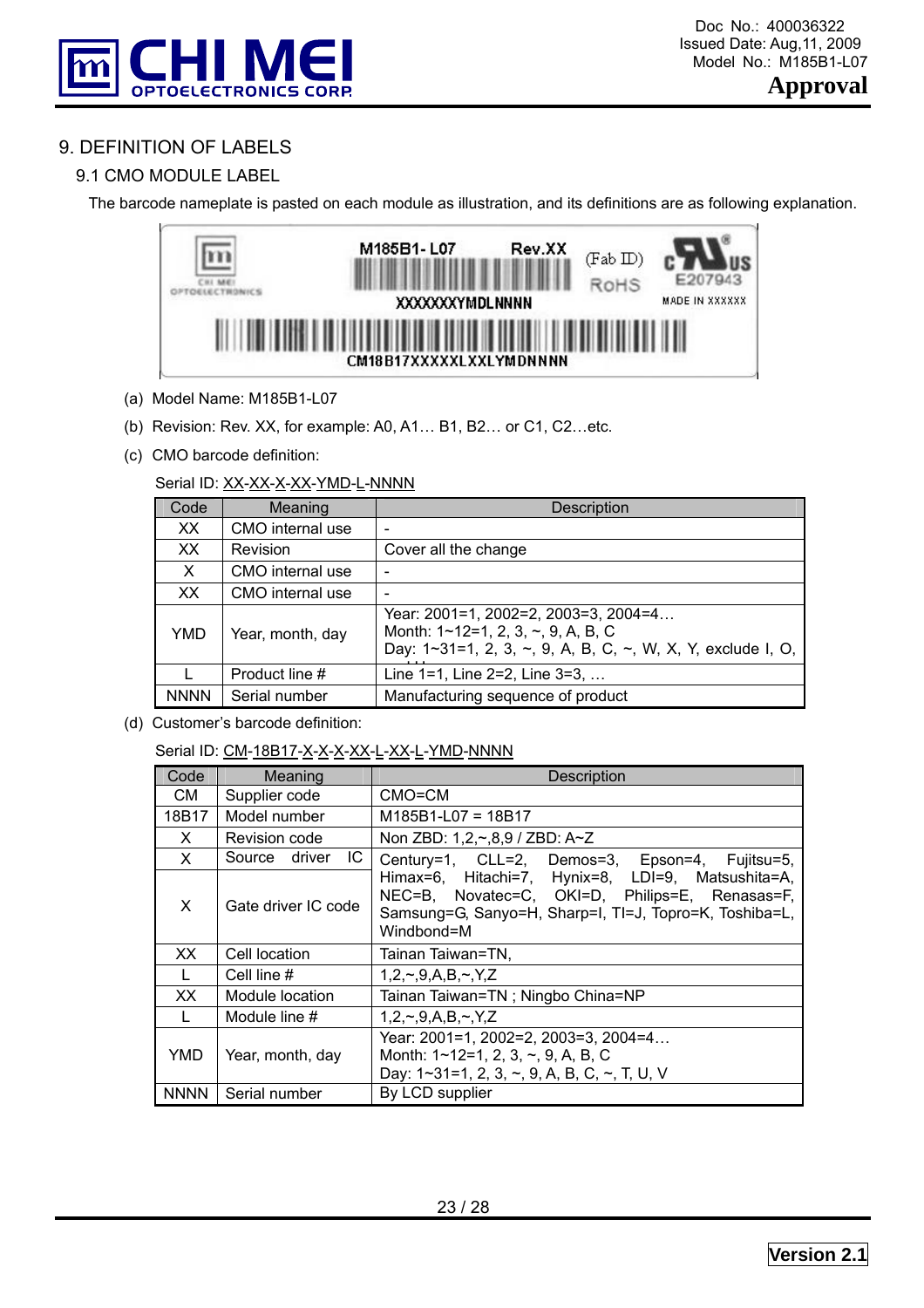

(e) UL Factory ID:

| Region       | <b>Factory ID</b> |
|--------------|-------------------|
| <b>TWCMO</b> | <b>GEMN</b>       |
| <b>NBCMO</b> | <b>LEOO</b>       |
| <b>NBCME</b> | <b>CANO</b>       |
| <b>NHCMO</b> | CAPG              |

# 10. RELIABILITY TEST

Environment test conditions are listed as following table.

| Items                                    | <b>Required Condition</b>                                                                                                     | Note |  |
|------------------------------------------|-------------------------------------------------------------------------------------------------------------------------------|------|--|
| Temperature Humidity Bias (THB)          | Ta= 50<br>, 80%RH, 240hours                                                                                                   |      |  |
| High Temperature Operation (HTO)         | Ta= 50<br>, 50%RH, 240hours                                                                                                   |      |  |
| Low Temperature Operation (LTO)          | , 240 hours<br>Ta= 0                                                                                                          |      |  |
| High Temperature Storage (HTS)           | Ta= 60<br>, 240hours                                                                                                          |      |  |
| Low Temperature Storage (LTS)            | Ta= -20 , 240 hours                                                                                                           |      |  |
| <b>Vibration Test</b><br>(Non-operation) | Acceleration: 1.5 Grms<br>Wave: Half-sine<br>Frequency: 10 - 300 Hz<br>Sweep: 30 Minutes each Axis (X, Y, Z)                  |      |  |
| Shock Test<br>(Non-operation)            | Acceleration: 50 G<br>Wave: Half-sine<br>Active Time: 11 ms<br>Direction : $\pm$ X, $\pm$ Y, $\pm$ Z.(one time for each Axis) |      |  |
| Thermal Shock Test (TST)                 | /30min, 60 / 30min, 100 cycles<br>-20                                                                                         |      |  |
| On/Off Test                              | 25<br>On/10sec, Off /10sec, 30,000 cycles                                                                                     |      |  |
| ESD (Electro Static Discharge)           | Contact Discharge: $±$ 8KV, 150pF(330Ω)<br>Air Discharge: $\pm$ 15KV, 150pF(330 $\Omega$ )                                    |      |  |
| Altitude Test                            | Operation: 10,000 ft / 24 hours<br>Non-Operation: 30,000 ft / 24 hours                                                        |      |  |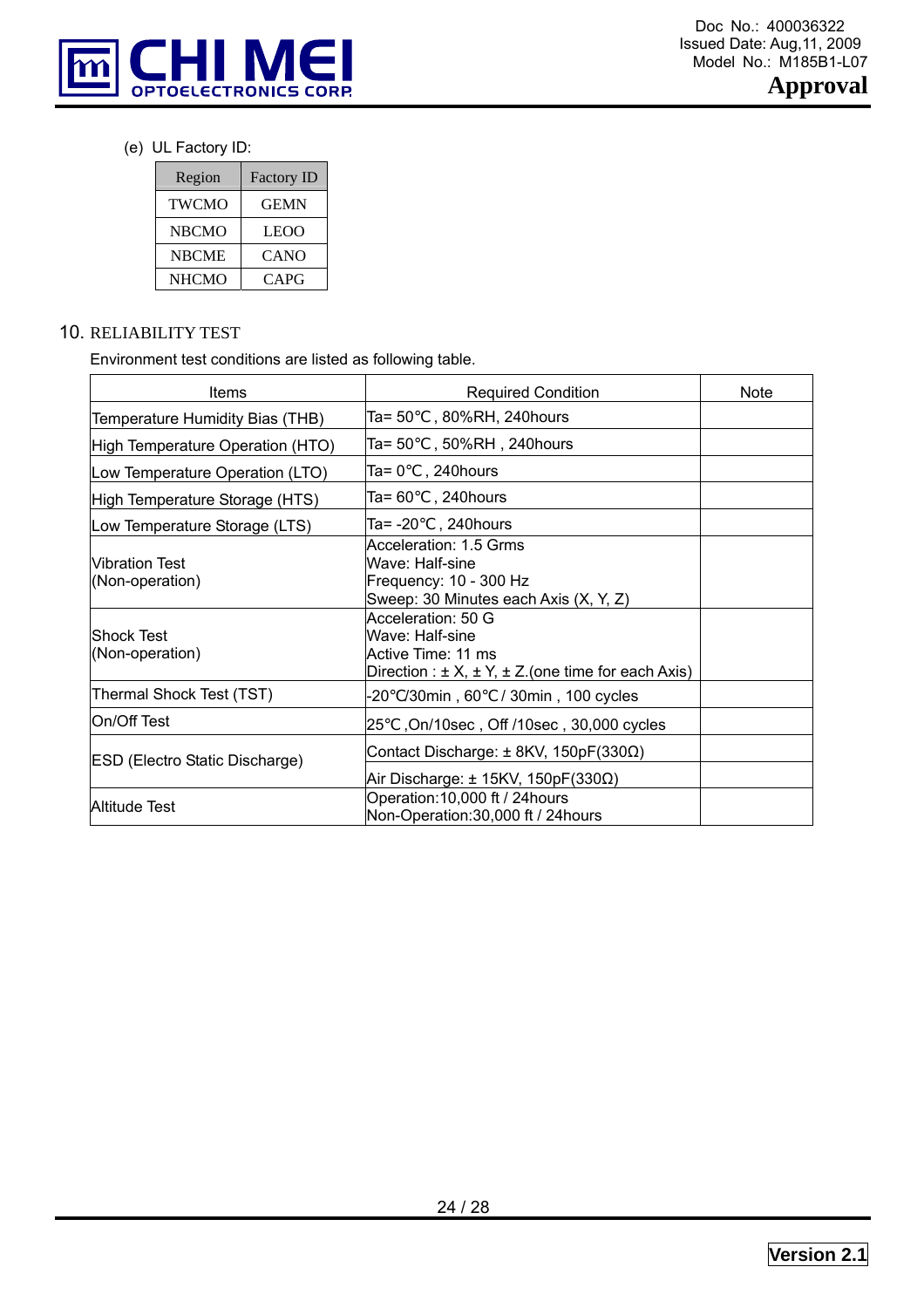

# 11. PRECAUTIONS

#### 11.1 ASSEMBLY AND HANDLING PRECAUTIONS

- (1) Do not apply rough force such as bending or twisting to the module during assembly.
- (2) To assemble or install module into user's system can be only in clean working areas. The dust and oil may cause electrical short or worsen the polarizer.
- (3) It's not permitted to have pressure or impulse on the module because the LCD panel and Backlight will be damaged.
- (4) Always follow the correct power sequence when LCD module is connecting and operating. This can prevent damage to the CMOS LSI chips during latch-up.
- (5) Do not pull the I/F connector in or out while the module is operating.
- (6) Do not disassemble the module.
- (7) Use a soft dry cloth without chemicals for cleaning, because the surface of polarizer is very soft and easily scratched.
- (8) It is dangerous that moisture come into or contacted the LCD module, because moisture may damage LCD module when it is operating.
- (9) High temperature or humidity may reduce the performance of module. Please store LCD module within the specified storage conditions.
- (10) When ambient temperature is lower than 10ºC may reduce the display quality. For example, the response time will become slowly, and the starting voltage of CCFL will be higher than room temperature.

#### 11.2 SAFETY PRECAUTIONS

- (1) The startup voltage of Backlight is approximately 1000 Volts. It may cause electrical shock while assembling with inverter. Do not disassemble the module or insert anything into the Backlight unit.
- (2) If the liquid crystal material leaks from the panel, it should be kept away from the eyes or mouth. In case of contact with hands, skin or clothes, it has to be washed away thoroughly with soap.
- (3) After the module's end of life, it is not harmful in case of normal operation and storage.

#### 11.3 SAFETY STANDARDS

The LCD module should be certified with safety regulations as follows:

- (1) UL60950-1 or updated standard.
- (2) IEC60950-1 or updated standard.

#### 11.4. Storage

- (1) Do not leave the module in high temperature, and high humidity for a long time. It is highly recommended to store the module with temperature from 0 to 35 And relative humidity of less than 70%
- (2) Do not store the TFT LCD module in direct sunlight
- (3) The module should be stored in dark place. It is prohibited to apply sunlight or fluorescent light in storing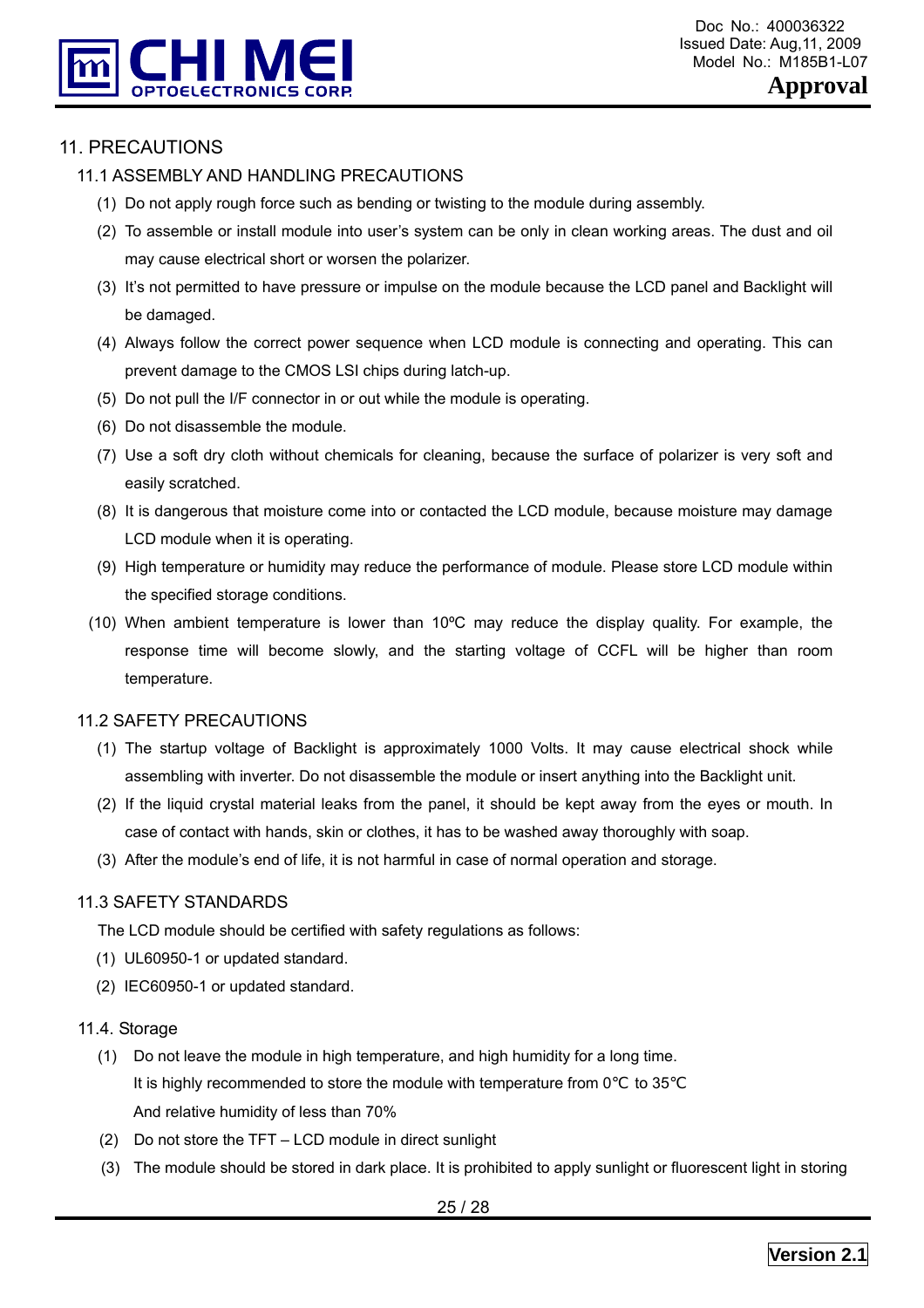

#### 11.5. Operation condition guide

- (1) The LCD product should be operated under normal condition. Normal condition is defined as below : Temperature : 20±15 Humidity: 65±20% Display pattern : continually changing pattern(Not stationary)
- (2) If the product will be used in extreme conditions such as high temperature , high humidity , high altitude , display pattern or operation time etc…It is strongly recommended to contact CMO for application engineering advice . Otherwise , Its reliability and function may not be guaranteed.

#### 11.6 OTHER

When fixed patterns are displayed for a long time, remnant image is likely to occur.

## 12. MECHANICAL CHARACTERISTICS

[Refer to the next 2 pages]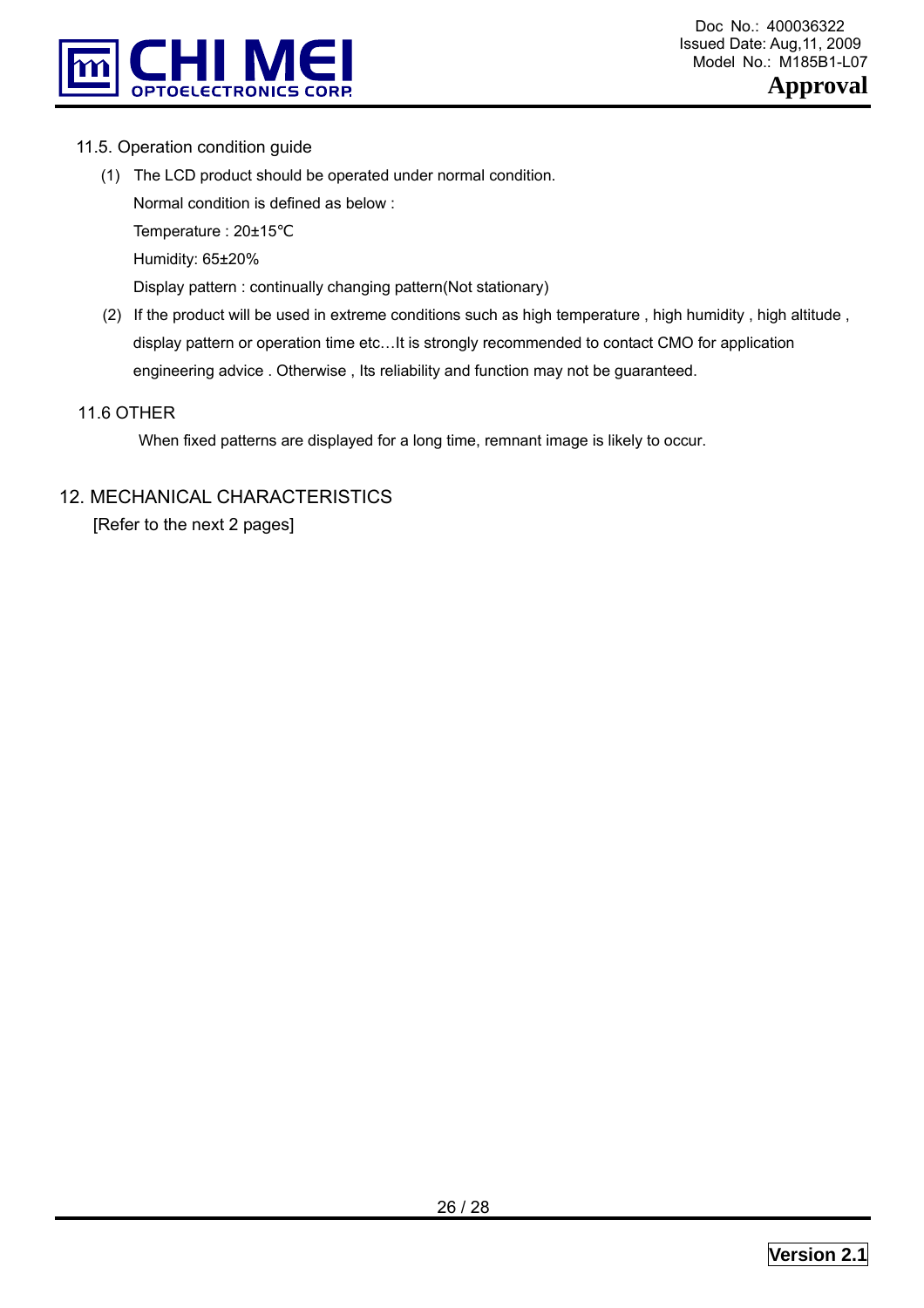